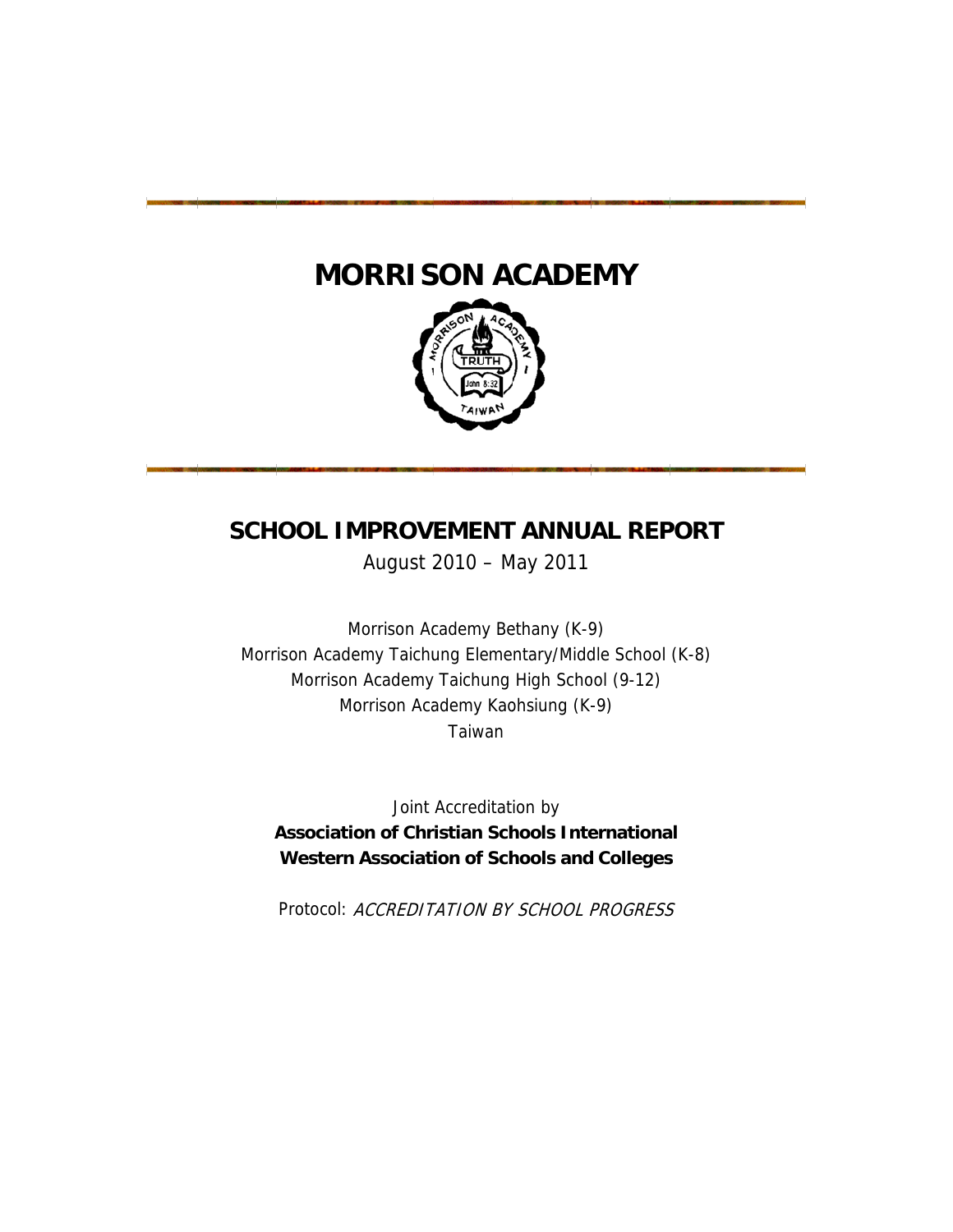# **TABLE OF CONTENTS**

| I   | <b>SCHOOL PROFILE - MORRISON ACADEMY (MA)</b>                     | $\mathbf{2}$   |
|-----|-------------------------------------------------------------------|----------------|
| п   | <b>SCHOOL IMPROVEMENT PROCESS</b>                                 | 3              |
|     | <b>III PROGRESS REPORT</b>                                        | 3              |
|     | 1a. Coherent Unit-based Instructional Program                     | 4              |
|     | 1b. K-12 Subject Review with Vertical Articulation                | 4              |
|     | 1c. Consistent Application of High-yield Instructional Strategies | 4              |
|     | 1d. Comprehensive, School-wide Assessment Program                 | 4              |
|     | 1e. Assessment Data Analysis                                      | 4              |
|     | 1a-e. Integrated Strategies                                       | 5              |
|     | 2. Systematic and Sustainable Service Program                     | 5              |
|     | 3. Mandarin Curriculum Review                                     | 5              |
|     | 4. Clear Articulation of Mission & School-wide Initiatives        | 5              |
|     | <b>5. Enrollment Policy Review</b>                                | 6              |
|     | 6. Integrated, Strategic Technology Plan                          | 6              |
|     | 7. Explore Special Needs Services                                 | 6              |
| IV. | <b>APPENDIX SECTION</b>                                           | $\overline{7}$ |
|     | Appendix A: Morrison Academy's School Improvement Plan            | 7              |
|     | Appendix B - 2010-11 Follow-up Evidence                           | 9              |
|     | Appendix C - 2010-11 Campus Progress Reports                      | 12             |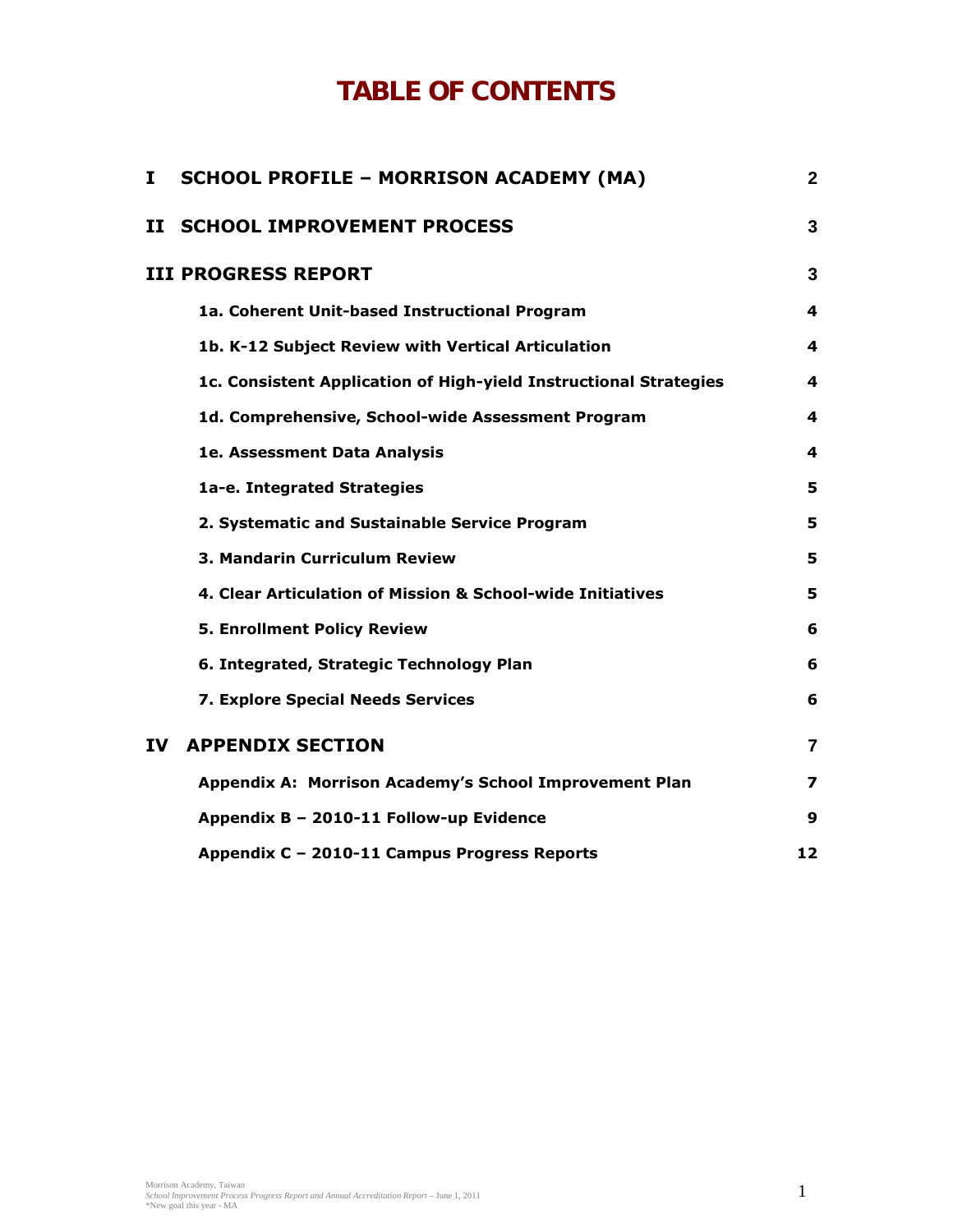# **I School Profile – Morrison Academy (MA)**

#### **General Data and Description**

#### **Morrison Academy**

**TIM MCGILL – SUPERINTENDENT**  Morrison Academy - System Services 136-1 Shui Nan Rd. Taichung, TAIWAN 40679 Phone: 8864-2297-3927 x101 Fax: 8864-2292-1174 email: mcgillt@mca.org.tw

#### **Campuses:**

Morrison Academy Bethany (K-9); Principal Uwe Maurer maureru@mca.org.tw Morrison Academy Taichung Elementary/Middle School (K-8), Principal Tim Heading headingt@mca.org.tw Morrison Academy Taichung High School (9-12), Principal Dan Robinson robinsond@mca.org.tw Morrison Academy Kaohsiung (K-9), Principal Gabe Choi choig@mca.org.tw

#### **Founded:** 1952

**Type:** Non-denominational private Christian school system

**Ownership & Board:** Morrison Academy (MA) operates under the direction of *Morrison Christian Association, Inc*., (MA) a nonprofit (New Jersey) corporation, owned and operated by the following sponsoring missions: The Evangelical Alliance Mission (TEAM), Oriental Missionary Society International (OMSI), Conservative Baptist International (CBI), and the International Mission Board of the Southern Baptist Convention (IMB). Each sponsoring mission generally supplies two Board of Trustee members, with four additional members from the alumni and Taiwan missions' communities. Morrison is also registered with the Chinese government as a notfor-profit foreign school and may only admit students holding foreign passports.

**Accreditation Partners**: Morrison is jointly accredited by WASC (Western Association of Schools and Colleges) and ACSI (Association of Christian Schools International) as one system of three campuses. Since 1977, Morrison's Taichung high school campus has been accredited by WASC and has also been an ACSI member school. All three campuses (located in Taipei, Taichung, and Kaohsiung) have been jointly accredited since 1998. Morrison's past March '09 visit synchronized the accreditation cycle as a single school system of three separate campuses.

**Accreditation term**: Six years - July 2009 through June 30, 2015

**Purpose:** The purpose of Morrison Academy is to meet the educational needs of the children of missionaries throughout Taiwan.

**Core Values:** Jesus Christ is central to Morrison Academy's values. These core values are:

- 
- To know the Truth **Truth To fulfill the Great Commission**<br>• To pursue excellence in student learning To partner with parents  $\bullet$  To pursue excellence in student learning
- To educate the whole person To be a caring community
- 
- -

**Vision:** The vision of Morrison Academy is that each student will experience a quality, Biblically-integrated education so that they will dynamically impact the world for Christ.

| Campus Data -                                                       | <b>Sept. 2010</b>        |                          |                          |                                  |                                       |                                                                          |                                                                           |  |  |
|---------------------------------------------------------------------|--------------------------|--------------------------|--------------------------|----------------------------------|---------------------------------------|--------------------------------------------------------------------------|---------------------------------------------------------------------------|--|--|
| <b>Morrison Academy</b><br><b>Campuses:</b>                         | Total<br><b>Students</b> | <b>Students</b><br>$K-5$ | <b>Students</b><br>$6-8$ | <b>Students</b><br>$9^{th} - 12$ | <b>ELL</b><br>$\mathbf{O}/\mathbf{O}$ | <b>Ethnicity</b><br>Asian/Caucasian/Blended/Other<br>*Based on 2009 Data | Classroom &<br><b>Pupil Support</b><br>Teachers/<br><b>Administrators</b> |  |  |
| Morrison Academy<br>Bethany (MAB)                                   | 201                      | 112                      | 63                       | 26                               | 13%                                   | 15%<br>0.5%<br>11%<br>74%                                                | T: 25<br>SAC Adm: 1                                                       |  |  |
| Morrison Academy<br>Kaohsiung (MAK and<br>Satellite School:<br>MAC) | 193                      | 105                      | 65                       | 23                               | 15%                                   | 84%<br>9%<br>6%<br>1.4%                                                  | 28<br>T:<br>SAC Adm: 1                                                    |  |  |
| Morrison Academy<br>Taichung (MAT)                                  | 471                      |                          |                          |                                  | 7%                                    | 69%<br>22%<br>8%<br>$0.4\%$                                              | T:<br>63                                                                  |  |  |
| MAT<br>Elementary/<br>Middle School<br>(MAT EMS)                    | 227                      | 139                      | 88                       |                                  | 15%                                   | $K-9$<br>25%<br>8%<br>66%<br>$0.4\%$                                     | SAC Adm: 1                                                                |  |  |
| MAT High<br>School (MAT<br>HS)                                      | 244                      |                          |                          | 244                              | $0\%$                                 | $10 - 12$<br>74%<br>18%<br>7%<br>0.5%                                    | SAC Adm: 1                                                                |  |  |
| Morrison System<br>Services                                         | --                       |                          |                          |                                  | --                                    |                                                                          | SAC Adm: 3                                                                |  |  |
| <b>Morrison Academy</b><br><b>All Campus Totals</b>                 | 865                      | 356                      | 216                      | 293                              | 10%                                   | 73%<br>18%<br>8%<br>0.6%                                                 | 116<br>T: I<br><b>SAC Adm: 7</b>                                          |  |  |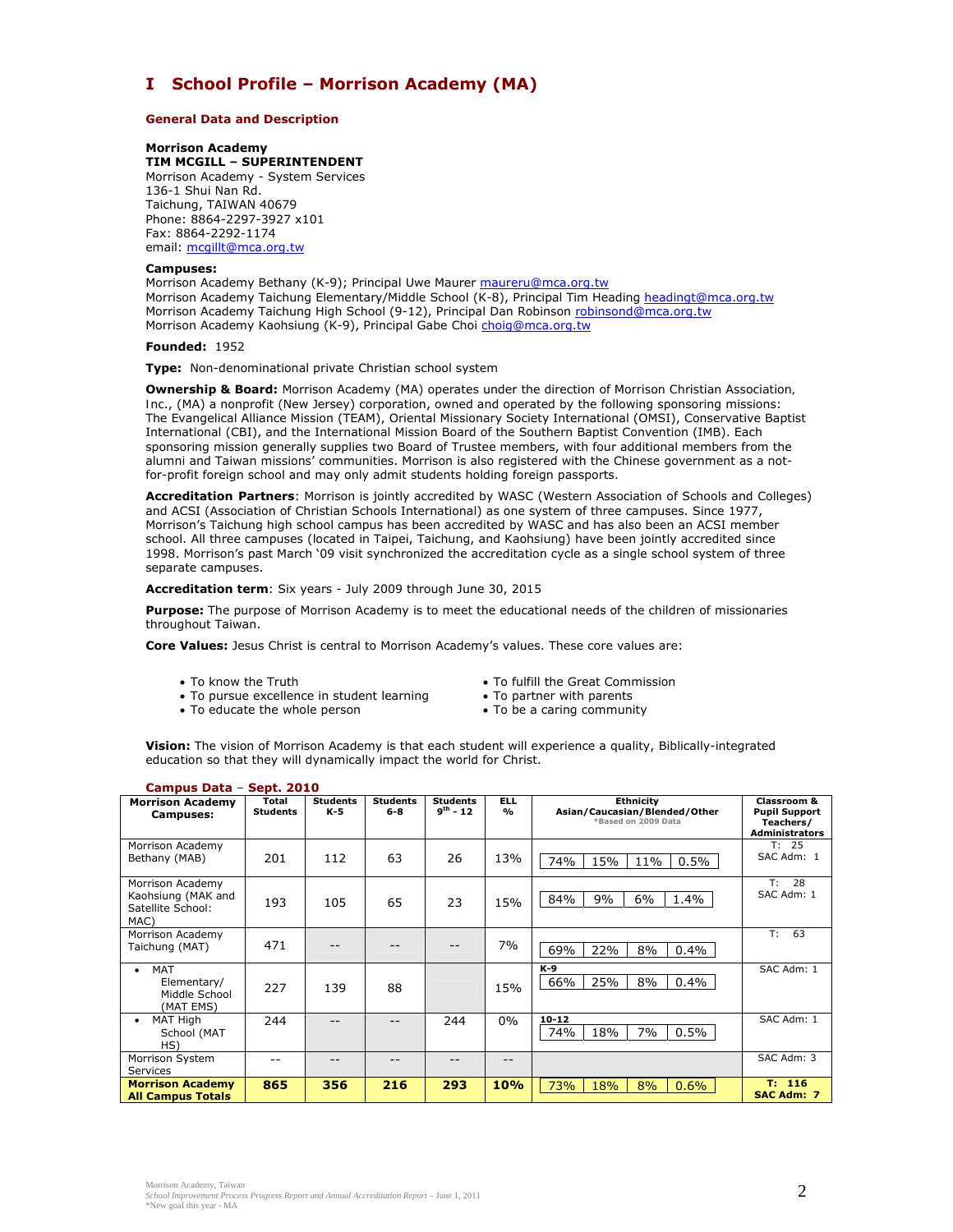#### **Student Academic Data**

**ITBS & SAT Norm-referenced Assessment Grades 1-9** 

| <b>SPRING</b><br>10 | KEY:           | < 60            | >79         |                                |
|---------------------|----------------|-----------------|-------------|--------------------------------|
|                     | <b>Reading</b> | <b>Language</b> | <b>Math</b> | <b>Total</b><br><b>Battery</b> |
| Gr. 9<br><b>SAT</b> | 75             | Not given       | 91          | 76                             |
| Gr 8                | 80             | 81              | 91          | 86                             |
| Gr <sub>7</sub>     | 81             | 82              | 88          | 86                             |
| Gr <sub>6</sub>     | 68             | 79              | 86          | 80                             |
| Gr <sub>5</sub>     | 72             | 74              | 82          | 77                             |
| Gr <sub>4</sub>     | 57             | 74              | 80          | 71                             |
| Gr <sub>3</sub>     | 57             | 69              | 73          | 66                             |
| Gr <sub>2</sub>     | 78             | 73              | 86          | 79                             |
| Gr <sub>1</sub>     | 69             | 75              | 78          | 73                             |
| <b>MA Avgs</b>      | 71             | 76              | 84          | 77                             |

**PSAT Verbal Math Writing Class 2011** 55 61 54

**HS Norm-referenced Assessments** 

**SAT Scores – Graduating Class '11** 

#### **HS AP Scores**

| <b>PSAT</b>                      | Verbal | Math | Writing                                 |                                  | AP.<br><b>Scores</b> | <b>Spring</b><br>10 |  |
|----------------------------------|--------|------|-----------------------------------------|----------------------------------|----------------------|---------------------|--|
| Class 2011                       | 55     | 61   | 54                                      |                                  | Score of             |                     |  |
|                                  |        |      |                                         |                                  | 5                    | 69                  |  |
| AT Scores - Graduating Class '11 |        |      |                                         |                                  | Score of<br>4        | 35                  |  |
| SAT 1 REASONING TEST             |        |      | <b>CLASS</b><br>2011<br>(taken<br>09/10 | <b>US</b><br>Avg.<br>Aug.<br>`10 | Score of<br>з        | 15                  |  |
| Percent Grade 12 Students Tested |        |      | $\frac{0}{\alpha}$                      |                                  | Score of<br>2        | 3                   |  |
| MA Class Avg. (Math)             | 655    | 515  | Score of                                |                                  |                      |                     |  |
| MA Class Avg. (Writing)          |        |      | 576                                     | 493                              | 1                    | з                   |  |
|                                  |        |      | 579                                     | 501                              | % At/<br>Above"3"    | 95%                 |  |
| MA Class Avg. (Critical Reading) |        |      |                                         |                                  | <b>MA Avg</b>        | 4.31                |  |
| Total MA Class Avg.              |        |      | 1810                                    | 1509                             |                      |                     |  |

| Spring '10 - Norm-referenced Scores - |  |  |
|---------------------------------------|--|--|
| 0/ Printed Personal Atlanta FO person |  |  |

| % Students Scoring At/Above 50 percentile.     |                |          |             |  |  |  |
|------------------------------------------------|----------------|----------|-------------|--|--|--|
| Range 50-<br>99<br><b>Percentile</b><br>(WASC) | <b>Reading</b> | Language | <b>Math</b> |  |  |  |
| <b>MA TOTAL</b>                                | 74%            | 82%      | 87%         |  |  |  |
| 10 Gr 1 MA                                     | 77%            | 85%      | 83%         |  |  |  |
| 10 Gr 2 MA                                     | 79%            | 72%      | 90%         |  |  |  |
| 10 Gr 3 MA                                     | 56%            | 70%      | 72%         |  |  |  |
| 10 Gr 4 MA                                     | 56%            | 77%      | 82%         |  |  |  |
| <b>10 Gr 5 MA</b>                              | 73%            | 83%      | 84%         |  |  |  |
| 10 Gr 6 MA                                     | 77%            | 84%      | 95%         |  |  |  |
| <b>10 Gr 7 MA</b>                              | 86%            | 94%      | 96%         |  |  |  |
| 10 Gr 8 MA                                     | 89%            | 90%      | 97%         |  |  |  |

| <b>Graduate Data</b>    |       |                        |     |     |                                             |
|-------------------------|-------|------------------------|-----|-----|---------------------------------------------|
| <b>Class of</b><br>2010 | #     | $%$ of<br><b>Class</b> | % M | % F | <b>Dropout</b><br>(Fall '06-<br>spring '10) |
| College<br><b>Bound</b> | 67/77 | 87%                    | 80% | 94% | 3.4%<br>(2 students)                        |

# **II School Improvement Process**

#### **Purpose**

The purpose of this School Improvement Plan (SIP) is twofold. The first is to facilitate and document Morrison's continuous school improvement through analyzing, evaluating, and synthesizing MA's school-wide learning goals. Secondly is to serve as a tracking and reporting tool for accreditation recommendations as well as other school-wide strategies and initiatives supporting student learning, thus providing a framework for the required annual interim progress report required by both ACSI and WASC.

#### **History**

Morrison Academy's current School Improvement Plan (SIP) was initiated in the fall of 2009. All the recommendations in the May 2009 accreditation visiting committee report (ACSI and WASC) have been incorporated into the SIP, as well as newer goals. *Appendix A* includes MA's 2009 – 2011 goals and indicates whether the goal has been fully met, or is still in process. Evidence is listed in *Appendix B* and can be accessed in our eFolio. Campus-specific progress is documented in *Appendix C.* There have been no major changes or conditions impacting the school improvement process since our accreditation spring visit in 2009.

# **Current Process**

Morrison's Special Administrative Council (SAC), which acts as Morrison's *Follow-up Committee*, has thoroughly reviewed this year's progress*.* Steps toward school improvement are evident in all major recommendations*.* Annually in May, all regional campus teachers and administrators meet to review and celebrate Morrison's accomplishments for the past school-year. Survey results, feedback, and other data regarding the year's progress and challenges are collected and examined by Morrison's System Advisory Council (SAC). This data informs the following school-year's goals and action plans.

# **III Progress Report**

A brief system-wide summary addressing Morrison's progress toward the '09 visiting team's recommendations follows. The *School Improvement Plan* tracking form (*Appendix A*) provides an overview of this interim report and strategies to meet the major recommendations have been put on a continuum. On-line evidence is shown on the chart in *Appendix B, and* campus-specific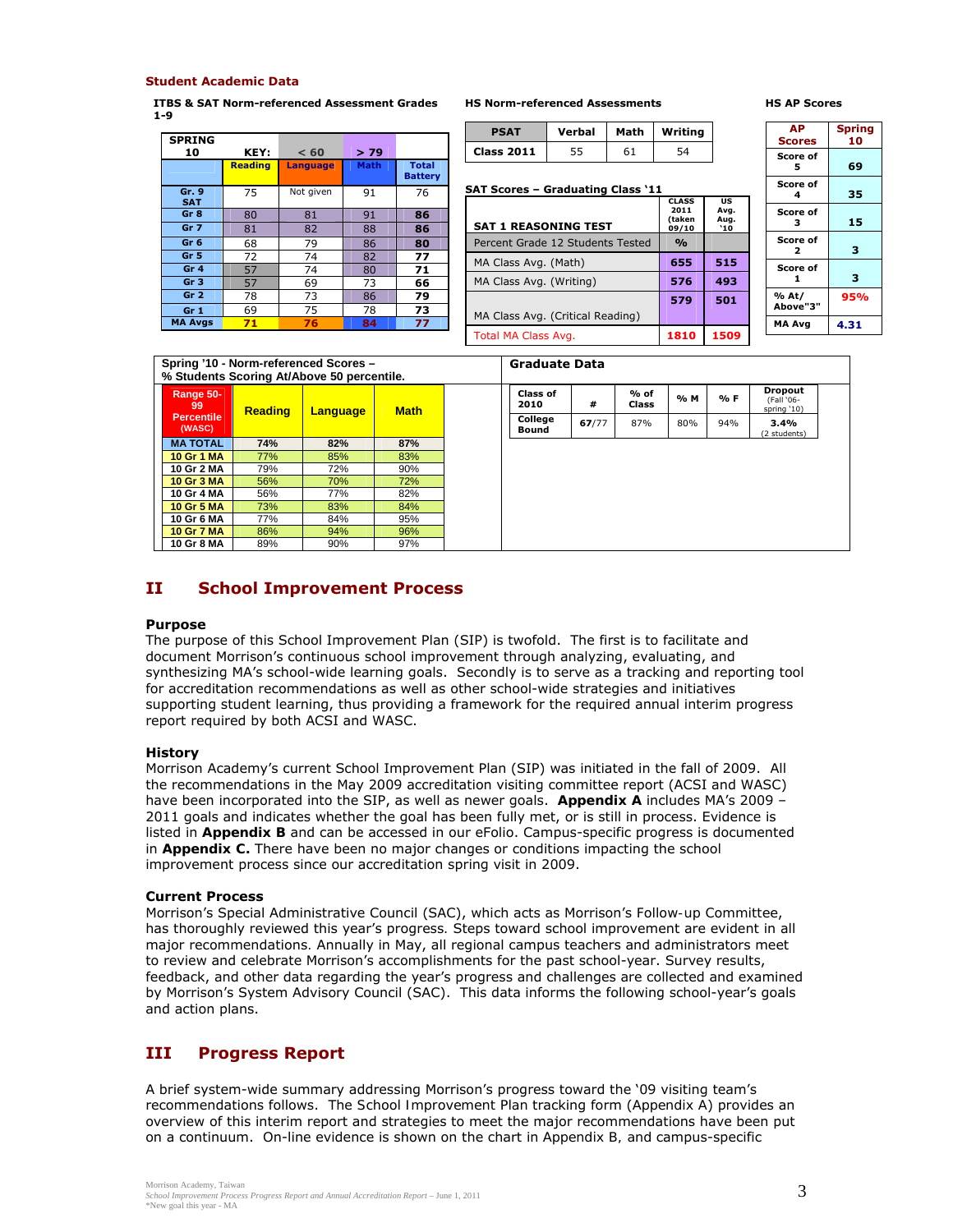progress reports written by MA principals can be found in *Appendix C* (available during spring '12 mid-term visit or upon request).

#### *1a. Coherent Unit-based Instructional Program*

Morrison Academy has taken the last two years to revise and implement the Unit Based Curriculum procedure (148) and Professional Practice Review procedure (172). At the beginning of each school year teachers complete the Yearly Scope and Sequence of Units sheet along with their course units. The revised Teacher Professional Practice Rubric also contains a standard regarding developing curriculum units. This year collaborative units were completed for P.E. (K-8), science (K-5), and science (K-5).

#### *1b. K-12 Subject Review with Vertical Articulation*

#### *Plan one CPT meeting a semester where elementary meets with middle and middle meets with high school*

Two professional learning days (November 24, 2010 and April 8, 2011) were scheduled for vertical articulation teams to meet. During these days, teachers used an established protocol from last year to look at writing and research teacher expectations. During the April half day, data on research projects was collected ahead of time via Google Forms from grades K-12. The data was shared between all three campuses so Morrison Academy's K-9 campuses could analyze data vertically K-12. The data and key points from both days were given to curriculum task force teams.

#### *Implement new curriculum review procedure*

The Curriculum Review procedure (110) was fully implemented to review the Morrison Academy Language Arts Curriculum Guide. During the first meeting, the task force reviewed the process. Adjustments were made mid-way through the year to the timeline. A survey will be given to the task force team at the conclusion of LA review. Results will guide procedure revisions to ensure future task force efficiency and communications.

#### *1c. Consistent Application of High-yield Instructional Strategies*

#### **Teachers continue to intentionally emphasize appropriate instructional strategies in their lessons.**

The revised Teacher Professional Practice Rubric includes standards for planning and instruction that highlight high-yield instructional strategies. These rubrics provide the framework for professional goals and collaborative conversations.

#### **Build capacity for the new teacher professional practice review process which includes new standards.**

Across the three campuses, principals piloted the new professional practice review process (Procedure 172) and accompanying documents with teachers. Throughout the year, capacity was built by having a variety of teacher and administrator teams review and provide feedback on the process and documents.

#### *1d. Comprehensive, School-wide Assessment Program*

#### **Design school-wide reading, writing and math common assessments.**

Curriculum writers were hired to facilitate a year-long collaborative process to design and develop unit plan assessments. This spanned multiple grade levels and curricular areas: middle school math, elementary and middle school physical education, elementary social studies, and elementary science.

#### *1e. Assessment Data Analysis*

During the April 25, 2011 Professional Learning Day, job-a-like teams analyzed data from a unit assessment they all agreed to give sometime during the 2010-11 school year. Each team answered a series of questions to guide the discussion toward improving student learning and instruction for the future.

#### **Build capacity regarding assessment at the leadership and teacher level during PL Days, EARCOS workshop, and professional practice review meetings.**

Administrators going to EARCOS administrator's conference participated in the same assessment and teacher evaluation workshops. All the professional learning coaches went to the EARCOS teacher conference. They also attended a few workshops that were the same. Teachers going to this same conference were encouraged to look for workshops related to SIP goals.

During the October 1-2, 2010 and April 25, 2011 Professional Learning Days, all staff participated in three assessment sessions focusing on assessment for learning and its process. Teachers worked through a common protocol while in vertical and/or job-a-alike teams.

#### **Implement the School-Wide-Appraisal (SWA) process in preparation for analyzing data during April all-system PL and May PL half day goal setting sessions.**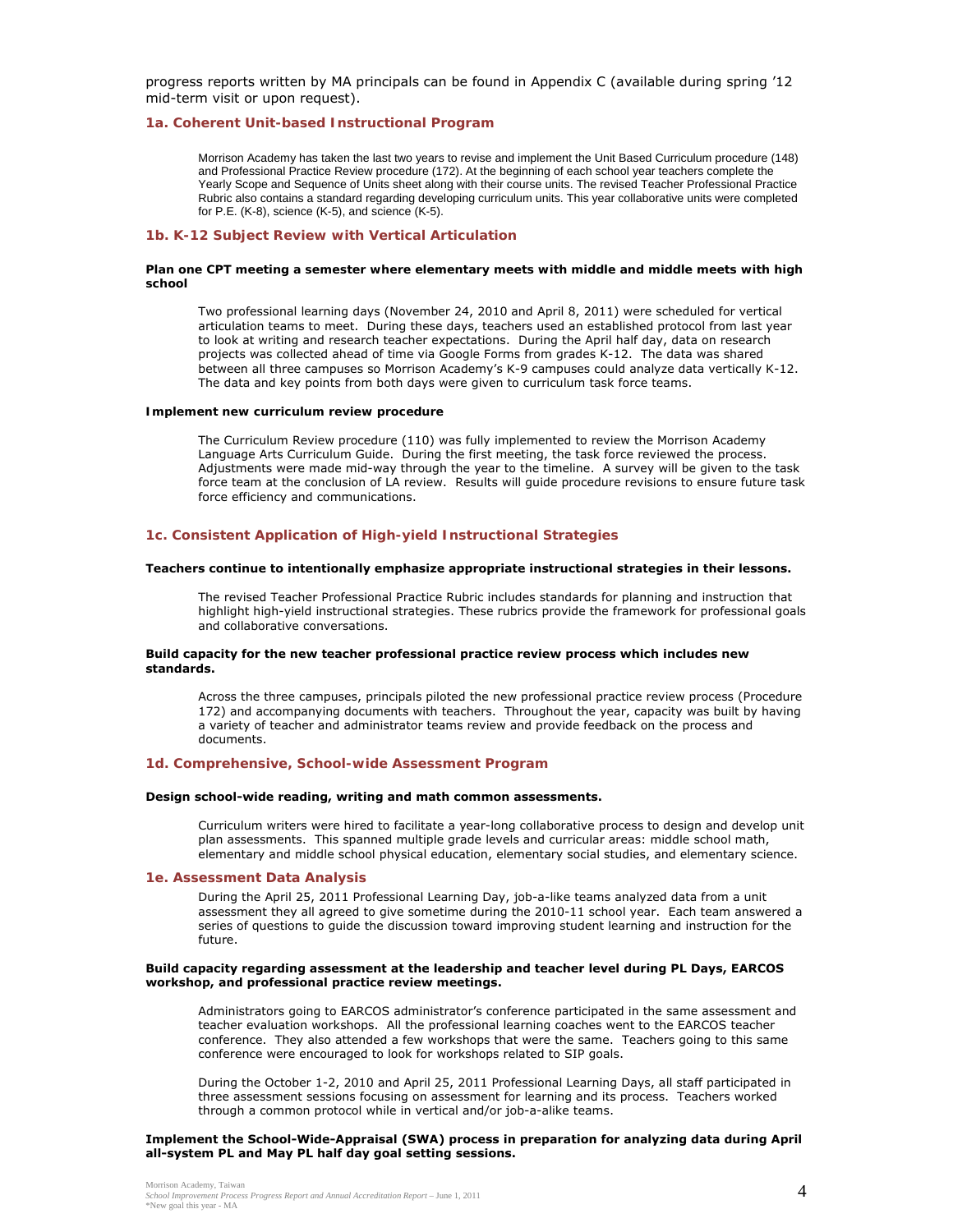During the April 15 and May 20 professional learning days teachers collaboratively analyzed select SWA data. This data consisted of perception data as well as non-survey appraisals summarized in the SWA procedure (010).

# *1a-e. Integrated Strategies*

#### **Build capacity for assessment and data analysis through a new student information management system.** *(Designed to meet multiple goals for 1a-1e above)*

Research and webinars were completed on a student information management system. At the end of the 2009-10 school year, one company had been identified as the front runner. The company promised a complete integration package (with various modules) that would connect our student demographic, learning, and curriculum data. However, midway through the 2010-11 school year, Morrison Academy had to pull out for reasons that were out of their control. In February 2011, an email was sent terminating our agreement with that company.

Since then, a second company was identified. It cannot offer a completely integrated data analysis solution and curricular solution. However, SAC decided in April to pursue separate solutions for collecting and tracking demographic/learning and curricular data. Morrison Academy completed the 2010-11 school year researching a SIMS company that best meets the needs for analyzing data as well as a curriculum unit and mapping company to track and analyze curriculum data.

#### *2. Systematic and Sustainable Service Program*

#### **Explore corporate partnerships.**

The Director of Development arranged for several major donors to contribute over US\$23,000 to four charities at which Taichung Campus middle school classes served this year. This pilot project could be replicated on the Taipei and Kaohsiung campuses in future years.

#### **Promote service learning through school youth groups, clubs, or the MS CSL programs.**

The middle school calendar allocated six half-days for service learning. This new program included six lessons about service learning, class service projects in the local community, and structured reflection time after each service project. Many of parents participated in these service projects.

The high school in Taichung has integrated service learning into several high school classes. This year, as part of the Bible curriculum, each eleventh and twelfth grade Bible class engaged in at least 20 hours of team service projects at local nursing homes, blind school, and orphanage. The Missions Class also organized Easter holiday outreach teams to the Philippines and other parts of Taiwan. Many other high school students volunteered for an English exchange program at a local middle school, served in after-school Bible clubs at a local community center every Wednesday, and led a community youth group on Sunday nights in a community center.

#### *3. Mandarin Curriculum Review*

#### **Provide professional development in technology integration, classroom management, and unit writing**

During the October 1-2, 2010 professional learning days a technology workshop was offered to all the Mandarin teachers. The workshop trained teachers on technology skills and procedures they specifically had questions on.

#### **Complete the Mandarin Curriculum Guide**

Kindergarten and Heritage course benchmarks were written and implemented. During the April professional learning day, teachers provided feedback on those benchmarks. Revisions were made to the all the Heritage benchmarks based on the feedback.

The Kindergarten benchmarks were also split into Discover 1 and 2 courses. It was decided that there were too many Kindergarten benchmarks and that they would better aligned with the older students. Kindergarten will be rewritten next school year with a more age appropriate focus.

#### *4. Clear Articulation of Mission & School-wide Initiatives*

#### **Develop a mechanism for gathering reports of Christian service student learning programs in order to articulate the school's relevance in the broader community.**

The new School-Wide-Appraisal system (Policy 1170 & Procedure 010) includes annual reports of service learning programs conducted by each campus as well as selected post service project student reflections. These documents are archived in the School-Wide-Appraisal database and reflected in school publications.

#### **Assess stakeholder awareness of school vision and initiatives.**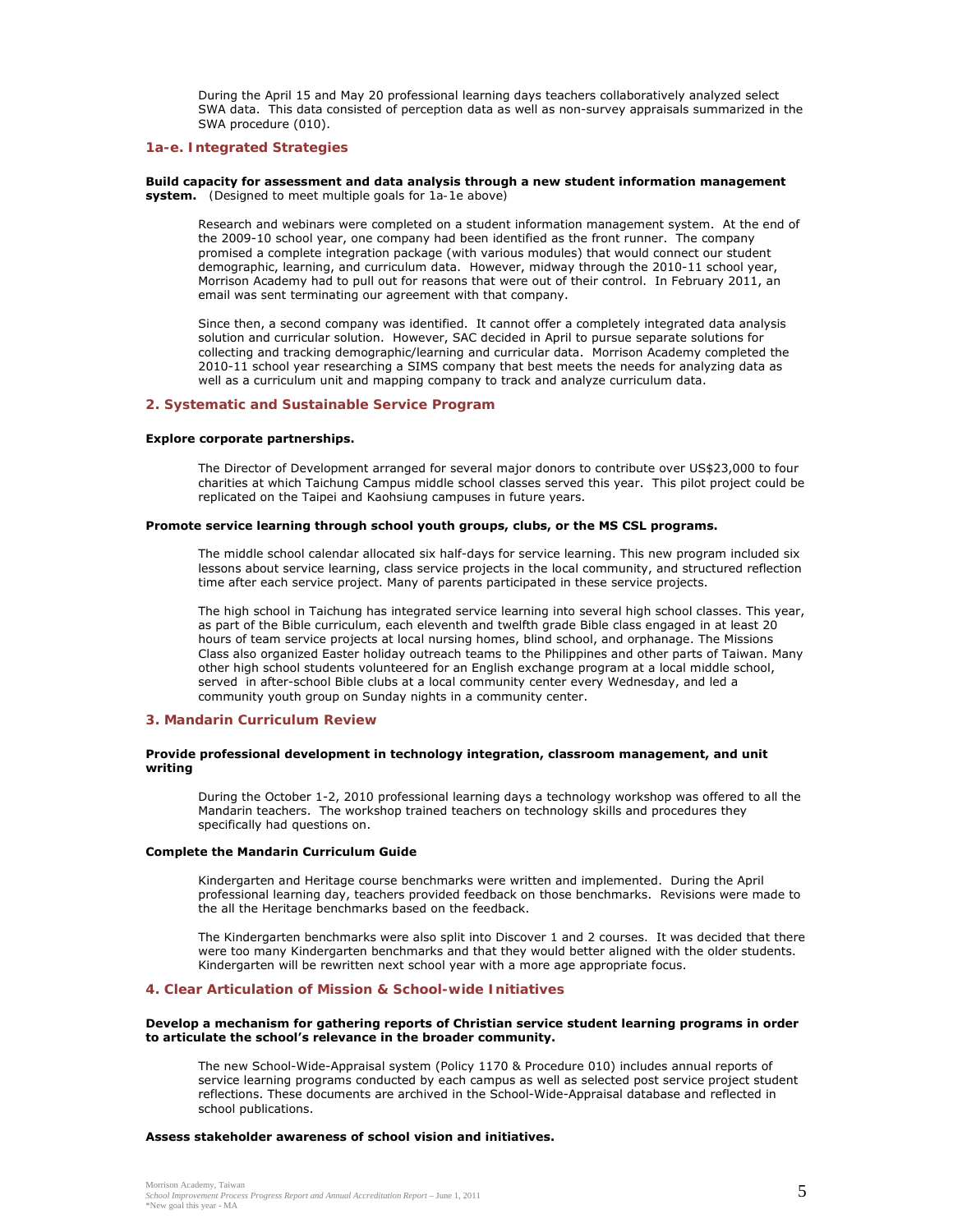The Director of Communications tracked the number of hits on the publications website and the number of acknowledgments on the quarterly newsletter posting on Facebook. Feedback from the Parent Advisory Councils also indicated increasing readership. This may be partially attributable to a more attractive mailer and banners on the first page of the school website announced on each quarterly, bilingual newsletter and annual report.

The parent survey conducted in October 2010 incorporated several questions about the schools position statements (Purpose, Vision, Core Values, & Vision For Our Learner). This data provided a baseline for assessing awareness of the vision. This survey also assessed parental support for the service learning, Mandarin, and special needs initiatives.

#### *5. Enrollment Policy Review*

#### *Recommendation fully met 09/10*

In September 2010, the Board Leadership Committee asked the Superintendent to "research mechanisms to maintain enrollment." A qualitative study that included interviews with the five Parent Advisory Councils and seven administrators revealed three primary sustainability factors: retaining Christian staff, communicating the school's distinctive to the broader community, and continuing to develop quality facilities. These factors were reported to the Board and will be considered in the ongoing school improvement planning process.

#### *6. Integrated, Strategic Technology Plan*

#### **Explore outsourced tech support in order to free Educational Techs to provide more support for teachers.**

The 2011/12 budget was written to include NT\$500,000 (US\$18,000) for a tech outsourcing pilot project on one campus. This outsourced tech support contract will be replicable on the other two campuses in future years.

#### **Update the Educational Tech job description & professional practice rubric.**

This needs to be delayed until the outsourced staffing system relieves the Educational Techs so that they have time to provide more support for individual teachers. Portions of the teacher professional practice rubric that was updated this year will be applicable to the Educational Tech Rubric update.

#### **Engage staff in developing procedures (i.e. Mobile, Skills, Safety, standard classroom equipment and strategic financial plan).**

Parent Advisory Councils on each campus were asked to review the new sections of the information technology procedure (217).

# *7. Explore Special Needs Services*

#### **Survey potential student needs.**

The Learning Specialist System Coordinator, with the support of a School Psychologist, compiled a comprehensive roster of students with verified special learning needs on each campus. The Superintendent also surveyed the school's primary expatriate constituency and verified that the school is already aware of all the students whose learning needs exceeds the capacity of the school's current special needs program.

#### **Draft policy for the Board to consider.**

The Board of Trustees revised the Special Needs Policy (5240), but did not make any changes to the admissions section. This allows the school to ensure the special learning needs of existing students are being met before admitting students with more profound learning needs.

#### **Develop staffing resources.**

Between 2009 and 2011the number of certified special needs teachers has been increased from one half-time position to four full-time positions. Next school year there will be full-time special needs teachers on all three Morrison Academy campuses.

During the 2011-12 school year, the Special Needs System Coordinator will develop a reference list of English speaking specialists (i.e. speech & occupational therapists) that may be available to Morrison Academy parents and students. This will be done in partnership with the Taipei European School.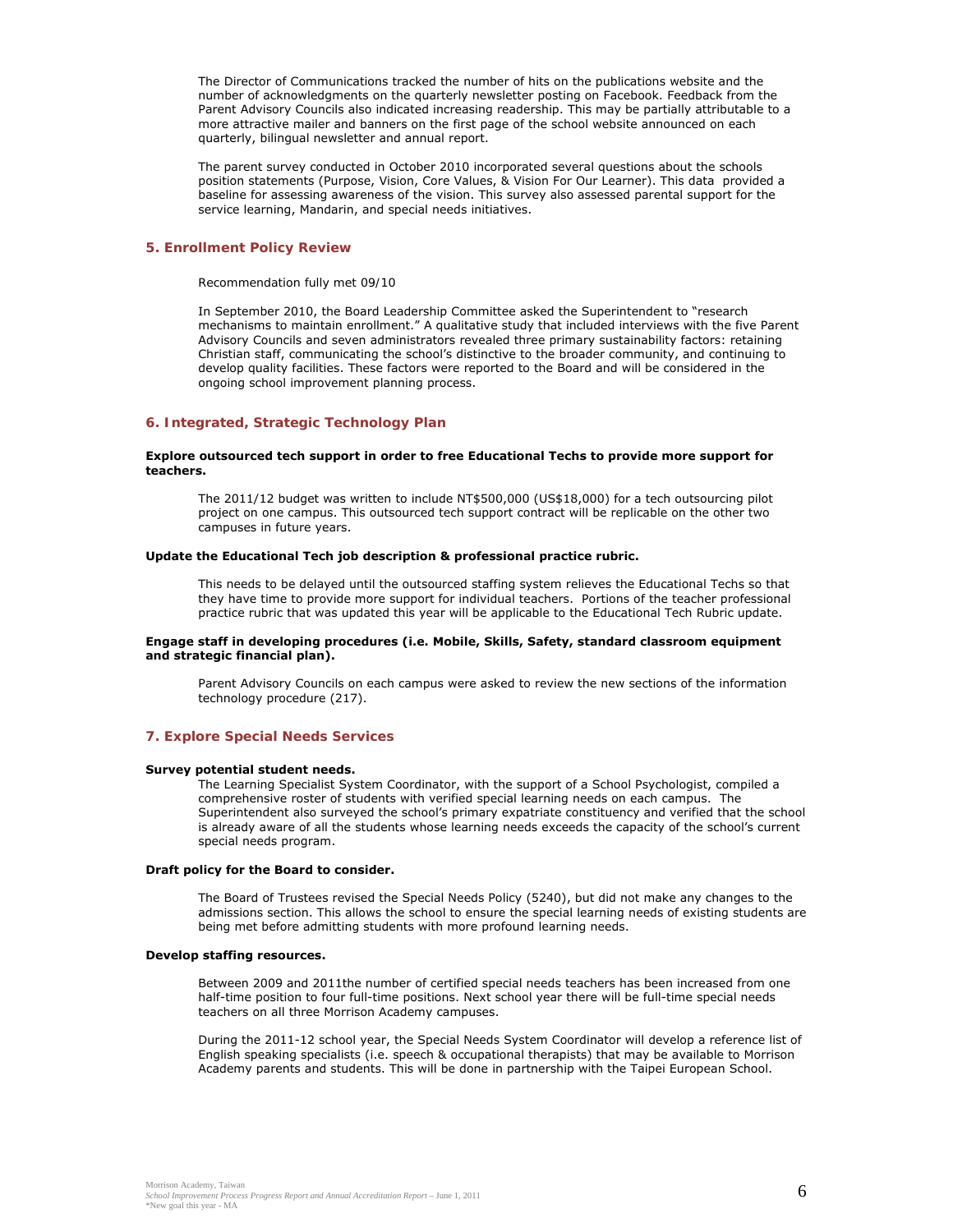# **IV Appendix Section**

# **Appendix A: Morrison Academy's School Improvement Plan**

**2009-2011 Progress Tracking Chart - Based on March '09 Visiting Committee Recommendations\*** 

**Legend: Completed In progress Postponed until next year**  *Strategies in bold indicate 2010-2011 SIP Emphasis* 

|              | <b>GOAL</b>                                                                                                                                            |                                           | <b>STRATEGY</b>                                                                                                                                                                                            | <b>ORIGIN</b> | 09-<br>10      | $10 -$<br>11 |
|--------------|--------------------------------------------------------------------------------------------------------------------------------------------------------|-------------------------------------------|------------------------------------------------------------------------------------------------------------------------------------------------------------------------------------------------------------|---------------|----------------|--------------|
| $\mathbf{1}$ | Integrated 1a-1e -Strategies (see right) are<br>designed to meet multiple goals 1a-1e                                                                  | i.                                        | Build capacity for assessment and data analysis<br>through a new student management system. (1a-e)                                                                                                         | 10            | $\mathbf{x}$   | T            |
| $*1a.$       | Unit-based, coherent, instructional program that<br>regularly requires from faculty documents that                                                     | ii.<br>with unit plans.                   | Require same benchmark assessments for each core subject                                                                                                                                                   | 09            | ●              |              |
|              | include: scope and sequence of learning, learning<br>outcomes, common assessment and assessment                                                        | iii.<br>and PD days.                      | Review existing unit plans during collaborative planning time                                                                                                                                              | 09            |                |              |
|              | data analysis that informs instruction                                                                                                                 | iv.<br>instructional program              | Write procedure defining the components of the unit based<br>Designate curriculum writers to facilitate collaborative                                                                                      | 09            |                |              |
|              |                                                                                                                                                        | $\mathbf{v}_\bullet$<br>math.             | unit plans for elementary science and social studies,<br>middle school math, and elementary, middle school                                                                                                 | 10            |                |              |
| $*1b$        | K-12 subject review that includes vertical<br>articulation.                                                                                            | i.                                        | Revise the Curriculum Development Process procedure<br>(110) so that vertical articulation is reflected as a major<br>component of the review process.                                                     | 09            | $\bullet$      |              |
|              |                                                                                                                                                        | ii.                                       | Plan one session where K-12 meets in subject areas to look<br>for gaps and redundancies. Report back findings.                                                                                             | 09            | Ο              |              |
|              |                                                                                                                                                        | iii.                                      | Plan one CPT meeting a semester where elementary<br>meets with middle and middle meets with high school.                                                                                                   | 09            |                |              |
|              |                                                                                                                                                        | iv.                                       | Implement new curriculum review procedure                                                                                                                                                                  | 10            | $\bullet$      |              |
| $*1c.$       | Consistent application of high yield instructional<br>strategies that are reflective of sound educational<br>practice, with Morrison Christian Academy | i.<br>ii.                                 | Emphasize application and reflection on high yield<br>instructional strategies during CPT.<br>Revise procedure 170, Professional Practice Review, so that                                                  | 09            |                |              |
|              | providing ongoing training and accountability to<br>ensure the delivery of a strong instructional<br>program to the students                           | iii.                                      | applications of high yield instructional strategies are a part<br>of the teacher evaluation.<br>Incorporate high yield instructional strategies into walk                                                  | 09<br>09      |                |              |
|              |                                                                                                                                                        | through observations.<br>iv.              | Teachers continue to intentionally emphasize                                                                                                                                                               | 10            |                |              |
|              |                                                                                                                                                        | v.<br>standards.                          | appropriate instructional strategies in their lessons.<br>Build capacity for the revised teacher professional<br>practice review process which includes new                                                | 10            |                |              |
| $*1.d$       | Comprehensive, school-wide assessment<br>program that assesses student learning and<br>aligns with the learning outcomes.                              | i.<br>ii.<br>common assessments.          | Finalize procedure for data storage and analysis.<br>Design school-wide reading, writing and math                                                                                                          | 09<br>10      | $\bullet$      |              |
| $*1.e$       | Collaborative systems that routinely analyze a<br>variety of assessment data to inform instruction                                                     | i.<br>(PD for SAC & CC).                  | Build capacity regarding assessment at the leadership level                                                                                                                                                | 09            | $\blacksquare$ |              |
|              | and improve student learning.                                                                                                                          | ii.<br>iii.                               | Draft a philosophy of assessment at Morrison<br>Schedule staff PL on assessment and data.                                                                                                                  | 09<br>09      |                |              |
|              |                                                                                                                                                        | iv.<br>iii.                               | Send Team Leaders to training on collaborative protocols.<br>Build capacity regarding assessment at the leadership<br>and teacher level during PL Days, EARCOS workshop,                                   | 09<br>10      |                |              |
|              |                                                                                                                                                        | iv.                                       | and professional practice review meetings.<br>Implement the School-Wide-Appraisal process in<br>preparation for analyzing data in April system PL and<br>during the May PL half-day goal setting sessions. | 10            |                |              |
| $*2.$        | Develop and implement a more systematic and<br>sustainable service program to provide students                                                         | i.<br>in the Bible curriculum.            | Include a Christian service / authentic Christian living strand                                                                                                                                            | 09            | $\bullet$      |              |
|              | with increased opportunities to serve outside the<br>school walls.                                                                                     | ii.                                       | Hire consultants to develop service learning partnerships,<br>particularly for middle school.                                                                                                              | 09            |                |              |
|              |                                                                                                                                                        | iii.<br>iv.                               | Explore corporate partnerships.<br>Promote Christian service learning through school<br>youth groups, clubs, or the MS CSL programs.                                                                       | 09<br>09      |                |              |
|              |                                                                                                                                                        | v.<br>Chinese.                            | Provide support for staff and their families to learn to speak                                                                                                                                             | 09            |                |              |
| *3.          | Review the Mandarin curriculum as part of the<br>subject review process, applying best practices<br>and making improvements that result in a           | i.<br>ii.                                 | Develop Scope and sequence and resources (K-2).<br>Consider changes to engaged instructional time procedure<br>(#295), including daily instruction for elementary students.                                | 09<br>09      | $\bullet$      |              |
|              | developmentally appropriate, sequential and<br>coherent curriculum where students develop                                                              | iii.<br>$\circ$                           | Provide professional development<br>2010 Chinese Teacher's Academy Summer Training                                                                                                                         | 09            |                |              |
|              | communicative competencies                                                                                                                             | $\circ$<br>$\circ$                        | Use of new materials<br><b>Technology integration</b>                                                                                                                                                      | 09<br>09      |                |              |
|              |                                                                                                                                                        | $\circ$<br><b>Unit writing</b><br>$\circ$ | <b>Classroom management</b>                                                                                                                                                                                | 10<br>10      | O              |              |
|              |                                                                                                                                                        | iv.<br>${\bf V}$ .                        | Pilot language labs on the Taipei and Kaohsiung Campus<br><b>Complete the Mandarin Curriculum Guide</b>                                                                                                    | 09<br>10      |                |              |
| $*4.$        | Ensure that school vision and initiatives are<br>clearly articulated to all Morrison community                                                         | i.                                        | Develop a communications strategic plan including a,<br>bilingual, system-wide quarterly.                                                                                                                  | 09            |                |              |
|              | stakeholders in order to facilitate mutual<br>ownership of these by all members, and to                                                                | ii.<br>iii.                               | Employ a Director of Communications<br>Develop a mechanism for gathering reports of                                                                                                                        | 09<br>09      | O              | $\mathbf{o}$ |
|              | provide consistency among the schools, while<br>allowing variance of implementation based on the<br>unique needs and characteristics of each campus    | community.                                | Christian service student learning programs in order<br>to assess the school's relevance in the broader                                                                                                    |               |                |              |

Morrison Academy, Taiwan<br>School Improvement Process Progress Report and Annual Accreditation Report – June 1, 2011<br>\*New goal this year - MA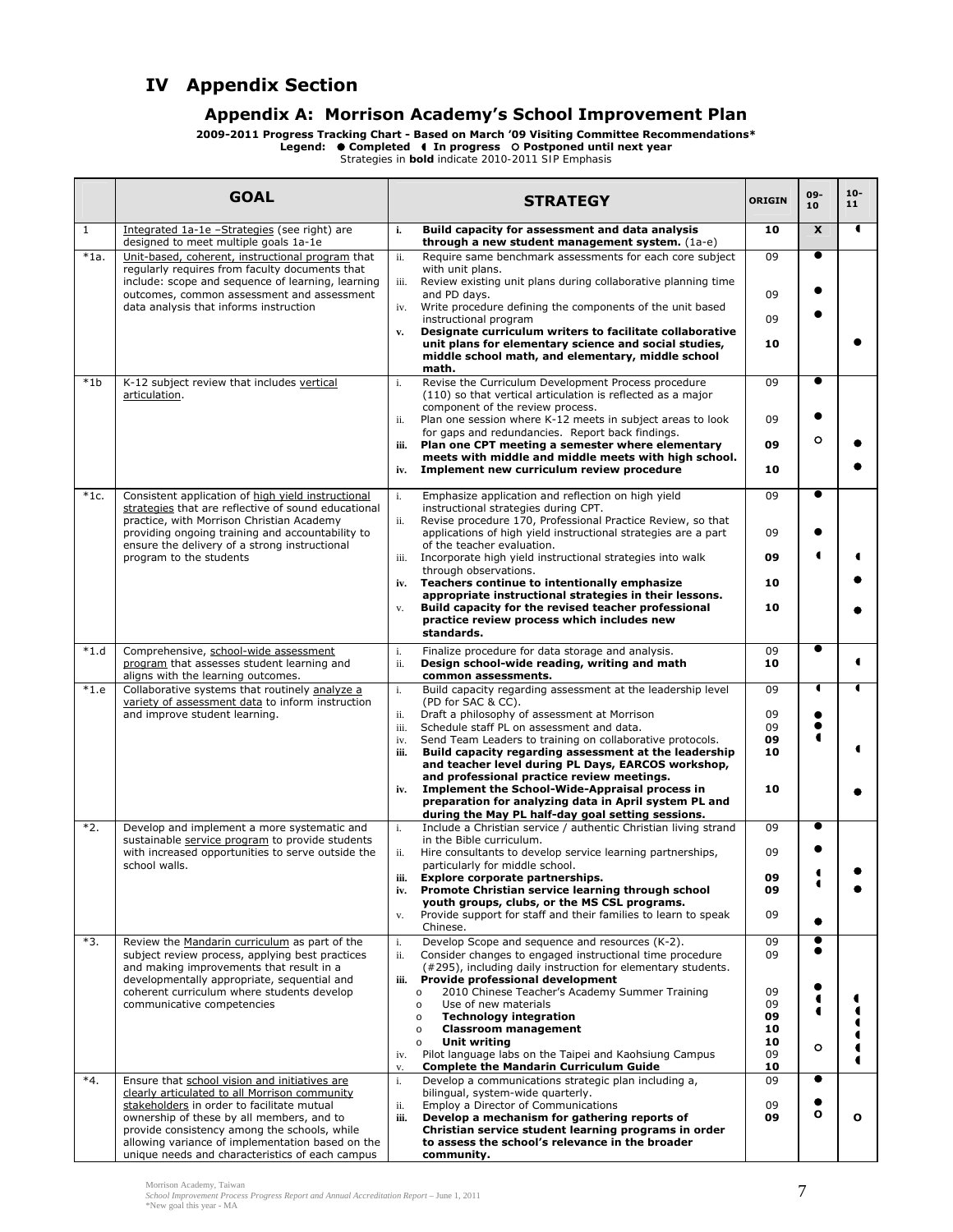|                | and / or school level                                                                                                                                | iv.  | Install symbols of the school's vision on each campus<br>and explain them at PAC meetings and concerts                                                                             | 09 |   |
|----------------|------------------------------------------------------------------------------------------------------------------------------------------------------|------|------------------------------------------------------------------------------------------------------------------------------------------------------------------------------------|----|---|
|                |                                                                                                                                                      | v.   | Assess stakeholder awareness of school vision and<br>initiatives.                                                                                                                  | 10 |   |
| $*5.$          | Review the enrollment policy in light of the                                                                                                         | 1.   | Board review of policy #5205 ADMISSION LIMITATIONS                                                                                                                                 | 09 |   |
|                | declining enrollment of missionary children and<br>changing demographics to ensure the school's<br>future viability - while maintaining the school's | ii.  | Administration research marketing strategies, such as an<br>Open House, to attract the most qualified students in the<br>primary grades. Consider integrating these in the 2010/11 | 09 |   |
|                | vision                                                                                                                                               | iii. | budget.<br>Administration research enrollment incentive, ELL summer                                                                                                                | 09 |   |
|                | Recommendation fully met - 09/10                                                                                                                     |      | camps, ELL Audit and preschool programs. Consider<br>integrating these in the 2010/11 budget.                                                                                      | 09 |   |
|                |                                                                                                                                                      | iv.  | Review admissions protocols and testing instruments.                                                                                                                               |    |   |
| 6              | Articulate an integrated, strategic technology<br>plan                                                                                               | i.   | Explore outsourced tech support in order to free<br><b>Educational Techs to provide more support for</b><br>teachers.                                                              | 10 |   |
|                |                                                                                                                                                      | ii.  | Update the Ed Tech job description & rubric.                                                                                                                                       | 10 | o |
|                |                                                                                                                                                      | iii. | Engage staff in developing procedures (i.e. Mobile,<br>Skills, Safety, standard classroom equipment and<br>strategic financial plan).                                              | 10 |   |
| $\overline{7}$ | Explore the feasibility of providing more special                                                                                                    | i.   | Survey potential student needs.                                                                                                                                                    | 10 |   |
|                | needs services for students whose learning needs                                                                                                     | ii.  | Draft policy for the Board to consider.                                                                                                                                            | 10 |   |
|                | are beyond the current policy and program.                                                                                                           | iii. | Develop staffing resources.                                                                                                                                                        | 10 |   |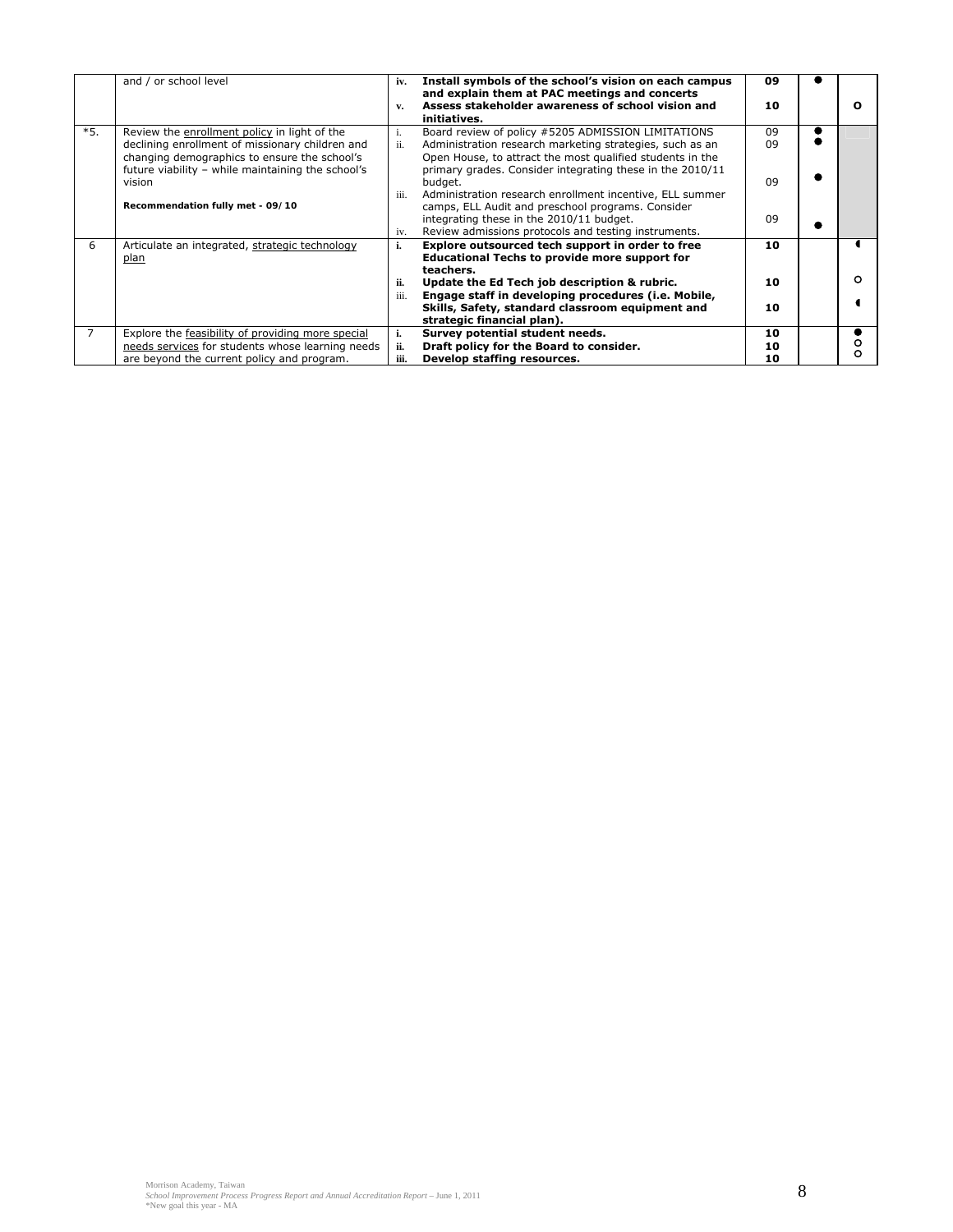# **Appendix B – 2010-11 Follow-up Evidence**

|     | <b>GOAL</b>                                                                                                                                                                        | <b>FOLLOW-UP EVIDENCE</b> (Linked to eFolio)                                                                                                                                                                                                                                                                                               |
|-----|------------------------------------------------------------------------------------------------------------------------------------------------------------------------------------|--------------------------------------------------------------------------------------------------------------------------------------------------------------------------------------------------------------------------------------------------------------------------------------------------------------------------------------------|
|     |                                                                                                                                                                                    |                                                                                                                                                                                                                                                                                                                                            |
| 1.  | Integrated 1a-1e: Strategies<br>designed to meet multiple goals<br>Build capacity for assessment and<br>data analysis through a new<br>student management system                   | <b>MA System</b>                                                                                                                                                                                                                                                                                                                           |
| 1a. | Unit-based, coherent, instructional<br>program                                                                                                                                     | MA System: Procedure148 & 172, Teacher Professional Practice Rubric<br>MAB - Taipei K-9                                                                                                                                                                                                                                                    |
|     | Designate curriculum writers to<br>facilitate collaborative unit plans for<br>elementary science and social<br>studies, middle school math, and<br>elementary, middle school math. | K-9 scope and sequence for teachers<br>Unit plans that have been created and modified<br>MAK - Kaohsiung K-9<br>Gr 4 Unit plans scope and sequence<br>Gr 7-8 Unit plans scope and sequence<br><b>MAC EMS - Taichung K-8</b><br>K-8 teachers Yearly Scope and Sequence<br>٠<br>MAC HS - Taichung 9-12<br>See unit plans by course in Moodle |
|     |                                                                                                                                                                                    | Scope and Sequence for all HS Courses<br>٠                                                                                                                                                                                                                                                                                                 |
| 1b. | K-12 subject review that includes<br>vertical articulation                                                                                                                         | <b>MA System</b><br>$\bullet$<br>PL Calendar 2010-11 showing scheduled time                                                                                                                                                                                                                                                                |
|     |                                                                                                                                                                                    | Meeting notes and artifacts from each campus                                                                                                                                                                                                                                                                                               |
|     | Plan one CPT meeting a semester<br>where elementary meets with                                                                                                                     | MAB - Taipei K-9                                                                                                                                                                                                                                                                                                                           |
|     | middle and middle meets with high<br>school.                                                                                                                                       | $\bullet$<br>Vertical articulation 1/2 Day PL Notes and Power Point for writing                                                                                                                                                                                                                                                            |
|     |                                                                                                                                                                                    | Vertical articulation 1/2 Day PL Notes and Power Point for research<br>٠                                                                                                                                                                                                                                                                   |
|     | Implement new curriculum review<br>procedure (1b)                                                                                                                                  | Topical maps for content in elementary grade levels based on benchmarks<br>MAK - Kaohsiung K-9                                                                                                                                                                                                                                             |
|     |                                                                                                                                                                                    | Vertical Articulation (VA) Research benchmarks final 2<br>٠                                                                                                                                                                                                                                                                                |
|     |                                                                                                                                                                                    | VA Research Scope and Sequence K-12 2                                                                                                                                                                                                                                                                                                      |
|     |                                                                                                                                                                                    | VA In-service 2                                                                                                                                                                                                                                                                                                                            |
|     |                                                                                                                                                                                    | VA In-service                                                                                                                                                                                                                                                                                                                              |
|     |                                                                                                                                                                                    | VA In-service Benchmarks 1                                                                                                                                                                                                                                                                                                                 |
|     |                                                                                                                                                                                    | Vertical Articulation 1<br>Vertical Articulation Research 2                                                                                                                                                                                                                                                                                |
|     |                                                                                                                                                                                    | Vertical Articulation Findings 1                                                                                                                                                                                                                                                                                                           |
|     |                                                                                                                                                                                    | 1b Vertical Articulation Observations 2                                                                                                                                                                                                                                                                                                    |
|     |                                                                                                                                                                                    | <b>MAC EMS - Taichung K-8</b>                                                                                                                                                                                                                                                                                                              |
|     |                                                                                                                                                                                    | K-12 Vertical Articulation on research 1/2 day PL - April 15                                                                                                                                                                                                                                                                               |
|     |                                                                                                                                                                                    | K-12 Vertical Articulation on Writing 1/2 day PL - Nov 24                                                                                                                                                                                                                                                                                  |
|     |                                                                                                                                                                                    | 6-8 Study Skills<br>MAC HS - Taichung 9-12                                                                                                                                                                                                                                                                                                 |
|     |                                                                                                                                                                                    | *Vertical Articulation research 1/2 day PL - April 15                                                                                                                                                                                                                                                                                      |
|     |                                                                                                                                                                                    | *Vertical Articulation on Writing 1/2 day PL - Nov 24                                                                                                                                                                                                                                                                                      |
| 1c. | Consistent application of high yield<br>instructional strategies                                                                                                                   | <b>MA System</b>                                                                                                                                                                                                                                                                                                                           |
|     |                                                                                                                                                                                    | PPR teacher standard and rubric<br>MAK - Kaohsiung K-9                                                                                                                                                                                                                                                                                     |
|     | Teachers continue to intentionally                                                                                                                                                 | $\bullet$<br>5Ws chart graphic organizers                                                                                                                                                                                                                                                                                                  |
|     | emphasize appropriate instructional<br>strategies in their lessons.                                                                                                                | $\bullet$<br>Accordion paragraph graphic organizer                                                                                                                                                                                                                                                                                         |
|     |                                                                                                                                                                                    | Cluster Word Web graphic organizers                                                                                                                                                                                                                                                                                                        |
|     | Build capacity for the revised<br>teacher professional practice review                                                                                                             | Sense Chart graphic organizers                                                                                                                                                                                                                                                                                                             |
|     | process which includes new<br>standards.                                                                                                                                           | Story map graphic organizers<br><b>MAC EMS - Taichung K-8</b>                                                                                                                                                                                                                                                                              |
|     |                                                                                                                                                                                    | Principal's goals - table of professional conversations*                                                                                                                                                                                                                                                                                   |
|     |                                                                                                                                                                                    | Principal classroom reflections                                                                                                                                                                                                                                                                                                            |
|     |                                                                                                                                                                                    | MAC HS - Taichung 9-12:                                                                                                                                                                                                                                                                                                                    |
|     |                                                                                                                                                                                    | Walk-thru observation data - over 400 observations in a database.<br>$\bullet$                                                                                                                                                                                                                                                             |
| 1.d | Comprehensive, school-wide<br>assessment program                                                                                                                                   | <b>MA System</b><br>School-wide Appraisal Program overview and summary                                                                                                                                                                                                                                                                     |
|     |                                                                                                                                                                                    | MAB - Taipei K-9                                                                                                                                                                                                                                                                                                                           |
|     |                                                                                                                                                                                    | <b>School Surveys Parents</b>                                                                                                                                                                                                                                                                                                              |
|     |                                                                                                                                                                                    | School Surveys Students - PAC meeting and staff meeting                                                                                                                                                                                                                                                                                    |

Morrison Academy, Taiwan<br>School Improvement Process Progress Report and Annual Accreditation Report – June 1, 2011<br>\*New goal this year - MA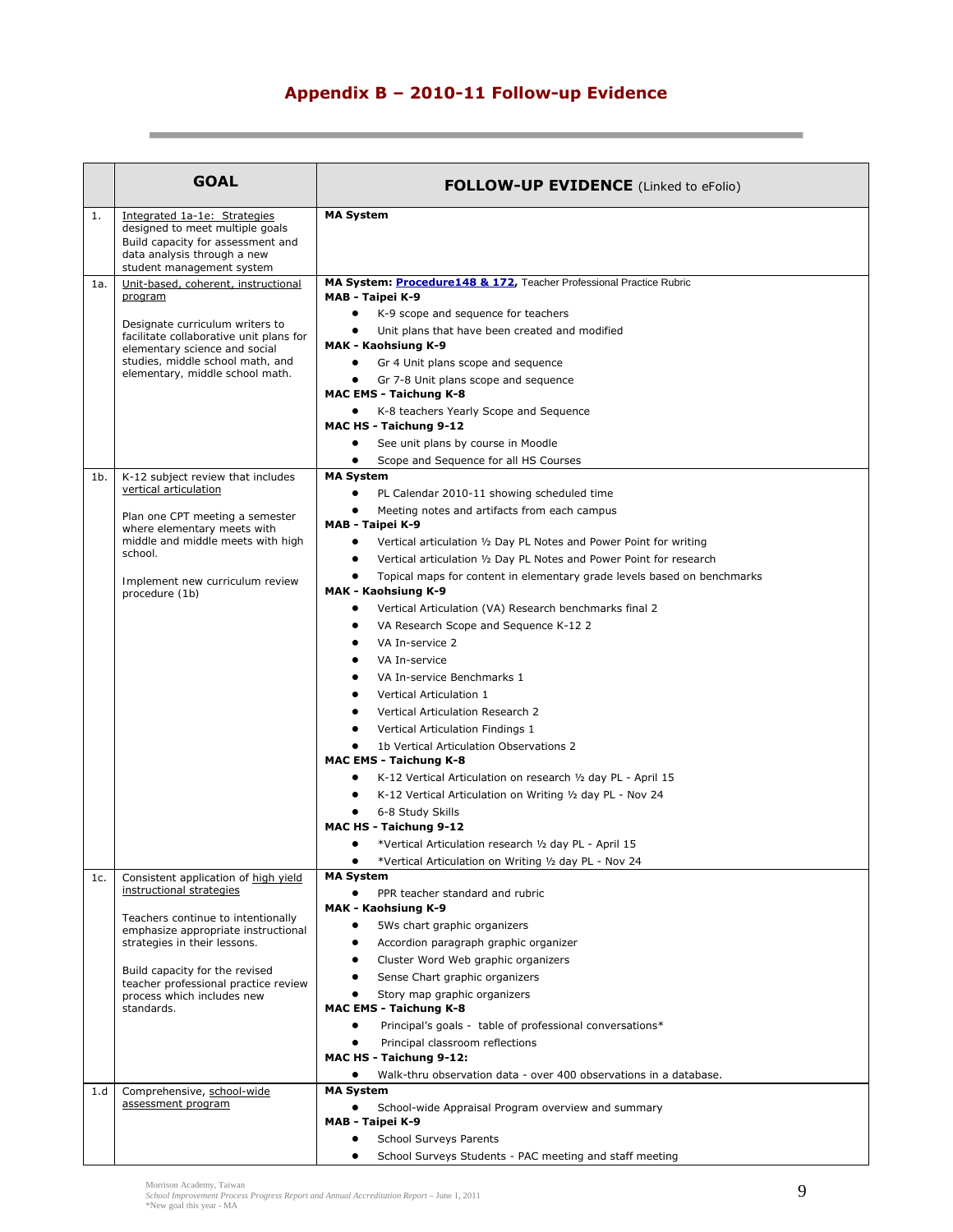|     |                                                                            | MAK - Kaohsiung K-9                                                                                             |
|-----|----------------------------------------------------------------------------|-----------------------------------------------------------------------------------------------------------------|
|     |                                                                            | School Survey Results Jan 2011 - staff meeting                                                                  |
|     |                                                                            | School Survey Results Jan 2011 - PAC meeting                                                                    |
|     |                                                                            | <b>MAC EMS - Taichung K-8</b>                                                                                   |
|     |                                                                            | Staff & PAC meeting agendas                                                                                     |
|     |                                                                            | Ι.<br>MAC HS - Taichung 9-12                                                                                    |
|     |                                                                            | Staff and PAC minutes - Moodle<br>٠                                                                             |
| 1.e | Collaborative systems that routinely                                       | <b>MA System</b>                                                                                                |
|     | analyze a variety of assessment                                            | System March PD job-alike team data review samples<br>٠                                                         |
|     | <u>data</u>                                                                | System March PD job-alike team data analysis                                                                    |
|     |                                                                            | Data Analysis - protocols A and B<br>٠                                                                          |
|     | <b>Build capacity regarding</b><br>assessment at the leadership and        | $\bullet$<br>Algebra I benchmark results analysis                                                               |
|     | teacher level during PL Days,                                              | MA Gr 8 Science rubric revision based on data analysis                                                          |
|     | EARCOS workshop, and                                                       | MAB - Taipei K-9                                                                                                |
|     | professional practice review<br>meetings.                                  | Stanford test results analysis<br>$\bullet$                                                                     |
|     |                                                                            | Writing assessment results analysis                                                                             |
|     | Implement the School-Wide-                                                 | STAR reading results<br>٠                                                                                       |
|     | Appraisal process in preparation for<br>analyzing data in April and during | MAK - Kaohsiung K-9                                                                                             |
|     | the May PL half day goal setting                                           | ELL common writing assessment data                                                                              |
|     | sessions.                                                                  |                                                                                                                 |
|     |                                                                            | Gr 3 common writing assessment data<br>Gr 6 Stanford Assessment - individuals report with clusters<br>$\bullet$ |
|     |                                                                            |                                                                                                                 |
|     |                                                                            | Gr 9 Stanford assessment - class report with clusters                                                           |
|     |                                                                            | 7 Keys to Assessment                                                                                            |
|     |                                                                            | <b>MAC EMS - Taichung K-8</b>                                                                                   |
|     |                                                                            | 3-8 common writing assessment<br>MAC HS - Taichung 9-12                                                         |
|     |                                                                            |                                                                                                                 |
|     |                                                                            | PowerPoints and minutes from 3 staff meetings this year.<br><b>MA System</b>                                    |
| 2.  | Develop and implement a more<br>systematic and sustainable service         | Service Learning Reflection samples; systemic collection quarterly from all campuses<br>٠                       |
|     | program                                                                    | School-wide Service Learning list                                                                               |
|     |                                                                            | MAB - Taipei K-9                                                                                                |
|     | Explore corporate partnerships.                                            | Spiritual Life Week program - speaker was from Nepal and we supported their orphanage for<br>٠                  |
|     | Promote Christian service learning                                         | our Christmas project                                                                                           |
|     | through school youth groups, clubs,                                        | RG mission trip in October<br>٠                                                                                 |
|     | or the Middle School Christian                                             | CSL activities that took place with middle school students<br>٠                                                 |
|     | Service Learning programs.                                                 | Student reflections and debriefings of CSL activities                                                           |
|     |                                                                            | MAK - Kaohsiung K-9:                                                                                            |
|     |                                                                            | 30 Hour Famine Schedule<br>٠                                                                                    |
|     |                                                                            | Christmas project - A Childs Right                                                                              |
|     |                                                                            | Service learning reflections - local school                                                                     |
|     |                                                                            | Service learning reflections - special needs school                                                             |
|     |                                                                            | <b>MAC EMS - Taichung K-8</b>                                                                                   |
|     |                                                                            | CSL committee minutes & Chapel presentation ppt                                                                 |
|     |                                                                            | MAC HS - Taichung 9-12                                                                                          |
|     |                                                                            | This was not an SIP for HS, but we have done a lot.                                                             |
|     |                                                                            | In Touch, 3rd issue 2011                                                                                        |
| 3.  | Review the Mandarin curriculum                                             | <b>MA System</b><br>MAB - Taipei K-9                                                                            |
|     | Provide professional development                                           | Rosters that support that teachers are following the new structure                                              |
|     | Technology integration<br>$\circ$                                          | Lesson plans that indicate teachers are using primary resources and benchmarks<br>٠                             |
|     | Classroom management<br>$\circ$                                            | Curriculum guides that indicate work that has been done to continue this review process                         |
|     | Unit writing<br>O                                                          | MAK - Kaohsiung K-9                                                                                             |
|     | Complete the Mandarin Curriculum                                           | Mandarin Chinese teachers' lesson plans<br>$\bullet$                                                            |
|     | Guide                                                                      | <b>MAC EMS - Taichung K-8</b>                                                                                   |
|     |                                                                            | Mandarin Chinese Team meeting minutes                                                                           |
|     |                                                                            | MAC HS - Taichung 9-12                                                                                          |
|     |                                                                            | Foreign Language Dept. meeting minutes - Moodle                                                                 |
| 4.  | Ensure that school vision and                                              | <b>MA System</b>                                                                                                |
|     | initiatives are clearly articulated to<br>all Morrison community           | Policy 1170, Procedure 010, Web-Publications<br>$\bullet$                                                       |
|     |                                                                            | MAB - Taipei K-9                                                                                                |
|     | Develop a mechanism for gathering                                          | $\bullet$<br>Meet the teacher night                                                                             |
|     | reports of Christian service student                                       | Admissions interviews<br>$\bullet$                                                                              |
|     | learning programs in order to<br>assess the school's relevance in the      | Kindergarten and G1 Round-up                                                                                    |
|     | broader community.                                                         | MAK - Kaohsiung K-9:<br>$\bullet$<br>Core Values handout - class teas                                           |
|     |                                                                            |                                                                                                                 |
|     | Install symbols of the school's<br>vision on each campus and explain       | New family orientation Aug 10 - core values<br><b>MAC EMS - Taichung K-8:</b>                                   |
|     | them at PAC meetings and concerts                                          | K Round-up<br>$\bullet$                                                                                         |

Morrison Academy, Taiwan<br>School Improvement Process Progress Report and Annual Accreditation Report – June 1, 2011<br>\*New goal this year - MA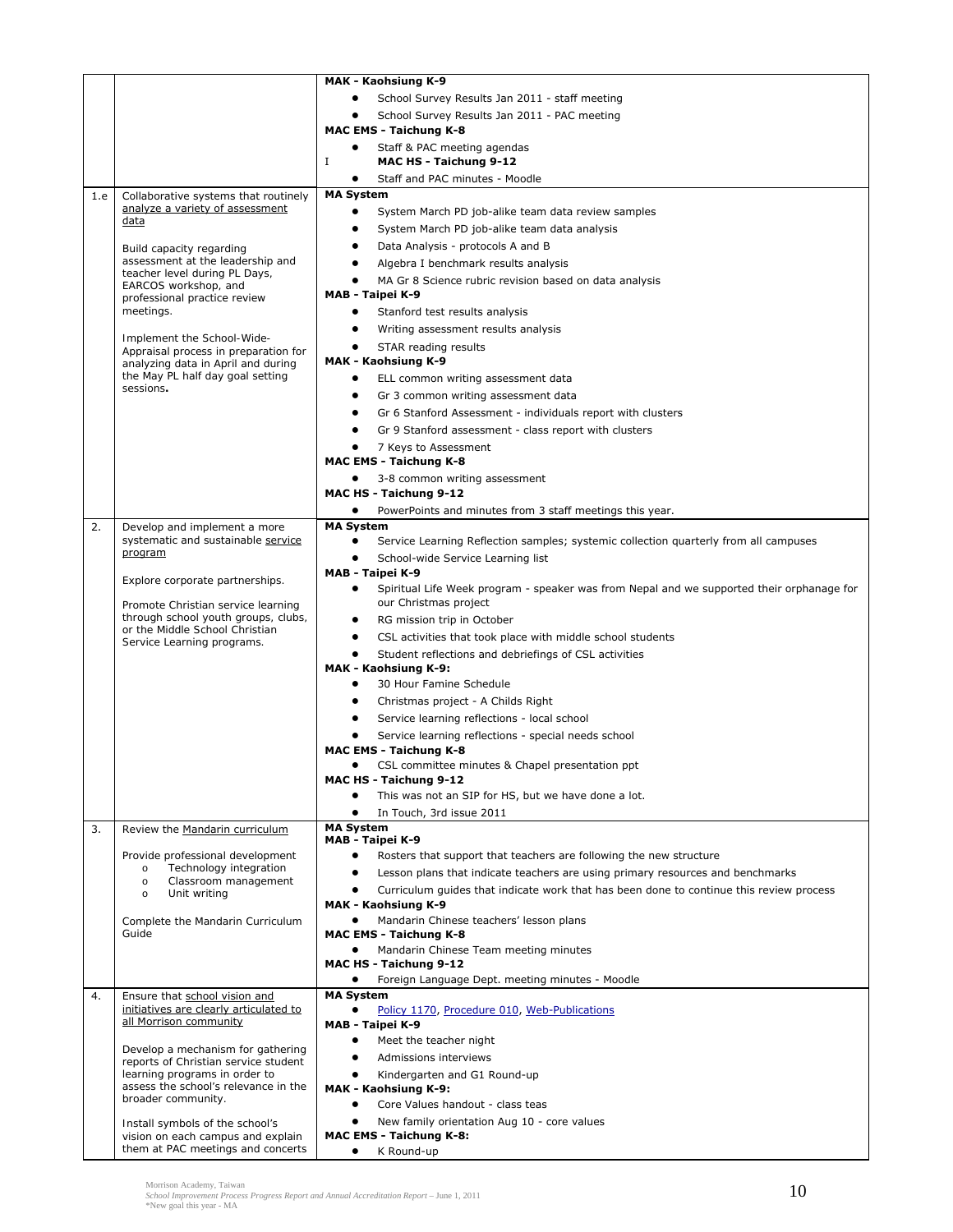|    | Assess stakeholder awareness of<br>school vision and initiatives.                                                                                          | <b>MTTN</b><br>MAC HS - Taichung 9-12<br><b>Admission Interviews</b><br>Parent Teas - program |
|----|------------------------------------------------------------------------------------------------------------------------------------------------------------|-----------------------------------------------------------------------------------------------|
| 5. | Review the enrollment policy                                                                                                                               | <b>MA System</b><br>MAB - Taipei K-9                                                          |
|    | <b>Recommendation met; follow-up</b>                                                                                                                       | March PAC meeting minutes - discussed enrollment strategies                                   |
|    | documentation                                                                                                                                              | April PL days- participated in admissions meeting to stream line the process                  |
|    |                                                                                                                                                            | MAK - Kaohsiung K-9:                                                                          |
|    |                                                                                                                                                            | MAK enrollment incentive                                                                      |
|    |                                                                                                                                                            | PAC agenda March 2011 - sustain enrollment                                                    |
|    |                                                                                                                                                            | <b>MAC EMS - Taichung K-8</b>                                                                 |
|    |                                                                                                                                                            | Tim McGill PAC visit                                                                          |
|    |                                                                                                                                                            | MAC HS - Taichung 9-12                                                                        |
|    |                                                                                                                                                            | PAC - Tim McGill visit in March                                                               |
| 6  | *Articulate an integrated, strategic                                                                                                                       | <b>MA System</b>                                                                              |
|    | technology plan                                                                                                                                            | Procedure 217                                                                                 |
| 7  | *Explore the feasibility of providing<br>more special needs services for<br>students whose learning needs are<br>beyond the current policy and<br>program. | <b>MA System</b><br>Policy5240, Procedure 283                                                 |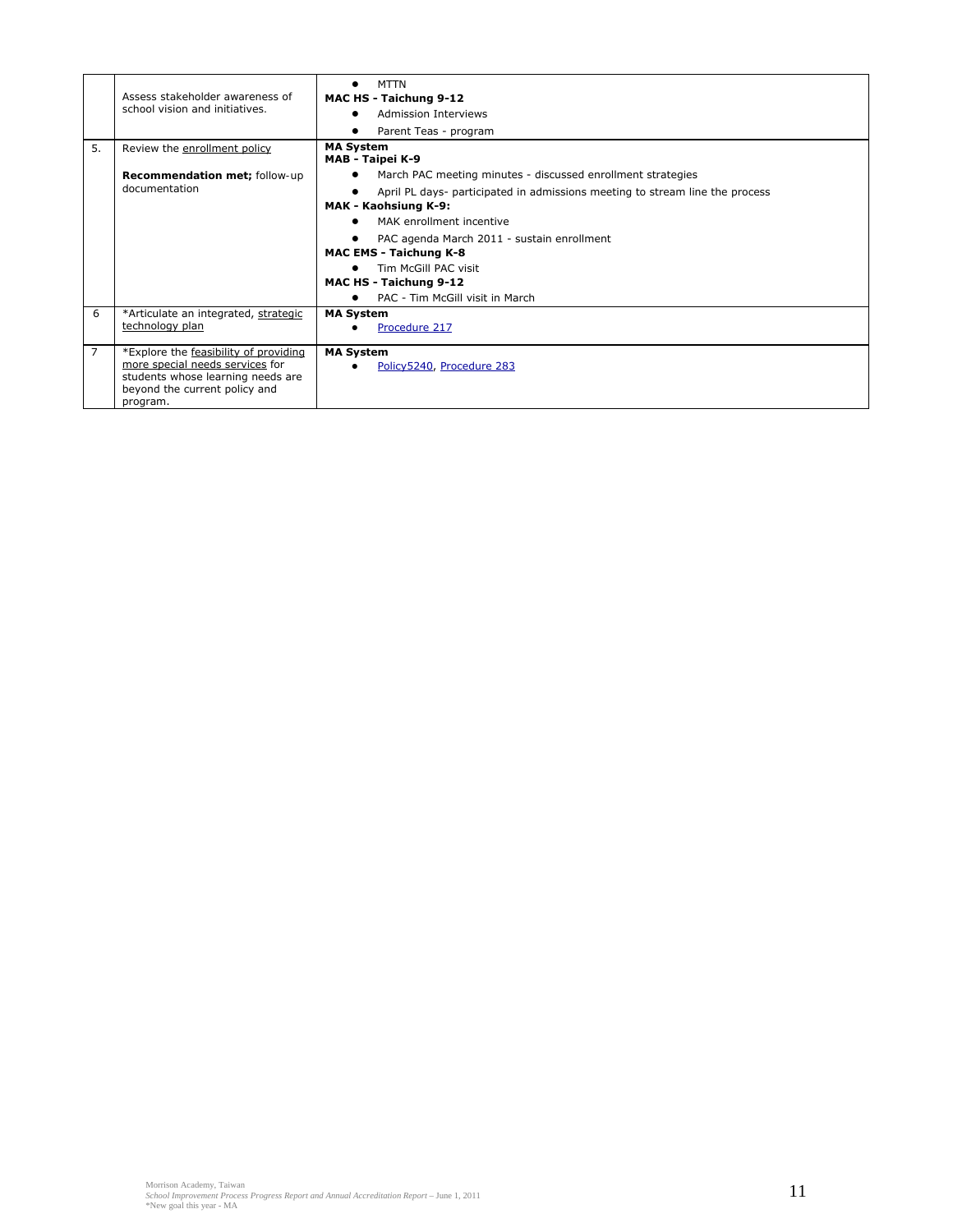# **Appendix C – 2010-11 Campus Progress Reports**

*Brief summaries of campus specific follow-up and progress of major recommendations are included below. These have been completed by each campus principal. Morrison's Special Administrative Council (SAC), which acts as Morrison's Follow-up Committee, has carefully monitored and thoroughly reviewed this year's progress. Steps toward school improvement are evident in all major recommendation areas.* 

# *1a. Coherent Unit-based Instructional Program*

#### **MAB - Taipei K-9**

Teachers continue to refine their units for instruction. During team meetings at Bethany and at professional learning days for all of Morrison, teachers have had a chance to reflect on how the implementation of previously created units has gone. At the beginning of the year, teachers completed a yearlong plan that is based on the school-wide units. Finally, teachers have been refining shared assessments during their job-alike times as well

# **MAK - Kaohsiung K-9**

Teachers' structure their units for the year based on the consensus unit plans. As a job-alike team, they also give one same-benchmark assessment each quarter, and have compared data during grading system professional learning times.

# **MAC EMS - Taichung K-8**

Teachers create a year plan consisting of the teaching units from each curriculum area. Improving teaching units is a continual process. This takes place during system-wide job-a-like sessions.

# **MAC HS - Taichung 9-12**

A scope and sequence based on units is created by all teachers. The vast majority of classes have all their units on Moodle.

#### *1b. K-12 Subject Review with Vertical Articulation*

#### **MAB - Taipei K-9**

Bethany teachers were involved in a writing and research vertical articulation professional learning experience for 3 hours each. Teachers were able to see what others are doing and then able to adjust their own practice. Results and reflections were compiled and shared with teachers across Morrison by the professional learning coaches. In addition, one of the Bethany teachers took on an independent project to create topical maps for the elementary school to see where there might be gaps and redundancies. This document will be used to initiate discussions at future professional learning times.

#### **MAK - Kaohsiung K-9:**

Two professional learning half-days focused on vertical articulation. One of the days focused on writing skills, and the other one on looking at the K-9 research benchmarks in Language Arts.

# **MAC EMS and HS- Taichung K-12**

Two successful K-12 vertical articulation professional learning half-days were held this year with EMS and HS teachers.

#### *1c. Consistent Application of High-yield Instructional Strategies*

#### **MAB - Taipei K-9**

 The professional learning coach assists teachers in focusing on these strategies. During team meetings, teachers share strategies they have used and reflect on how to improve. In addition, most teachers at Bethany were involved in the new professional practice review program that is being developed. Several of the teachers involved in this trial program chose to focus on highyield instructional strategies as their yearly goal.

# **MAK - Kaohsiung K-9:**

The principal reads teachers' lesson plans every week and makes note of instructional strategies being used. Teachers are consistently using instructional strategies and it has become part of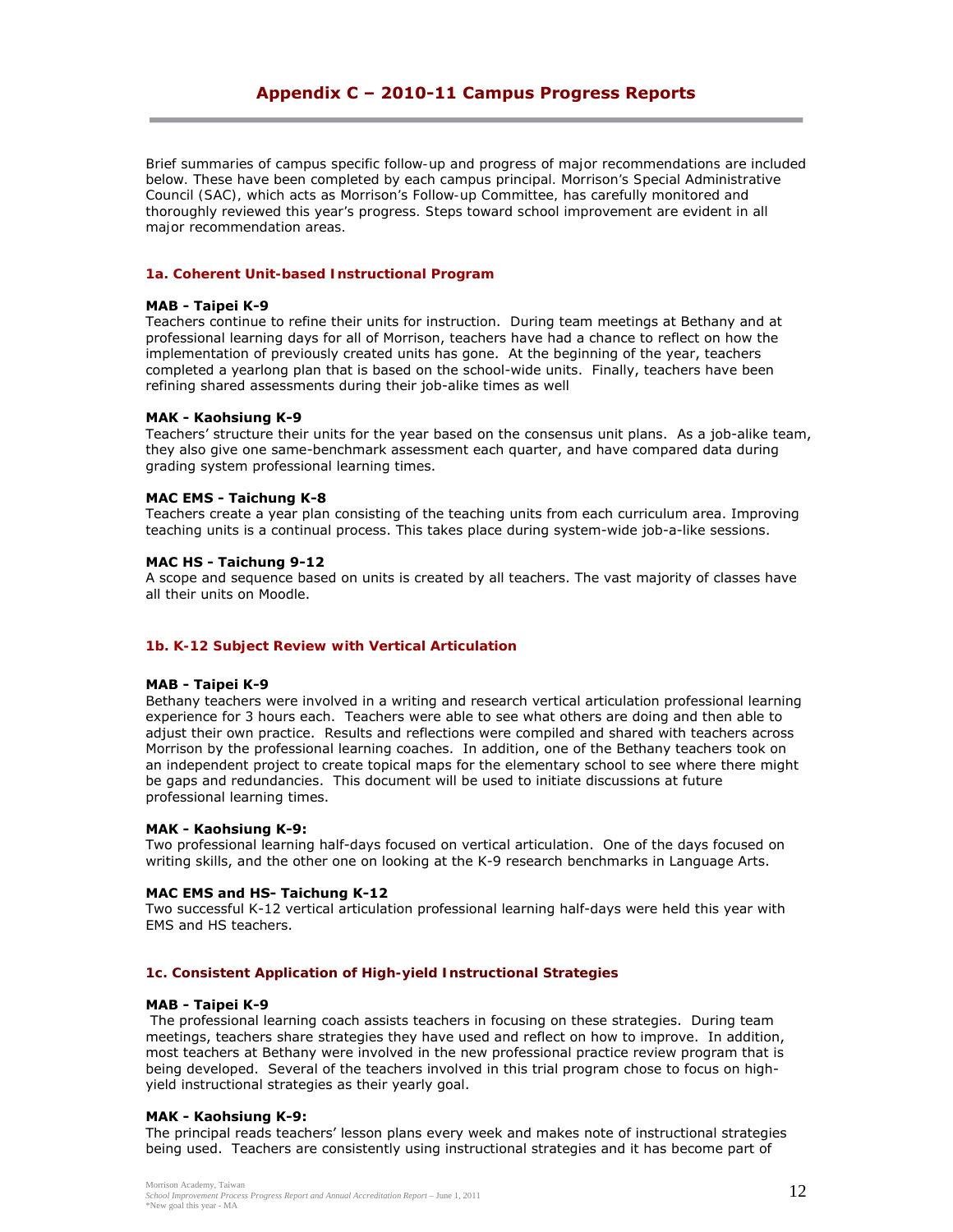their regular practice. Some of the most common strategies used are non-linguistic representations (graphic organizers), cooperative learning, and note-taking. One example of this was for our system's common writing assessment using 6 traits, all students were given a choice of several advance planners they could use to plan and organize their writing.

# **MAC EMS - Taichung K-8**

The Professional Learning Coach has discussions with teachers on this topic. The Principal used this topic as one of his Professional Discussion goals with teachers for this year.

7 teachers volunteered to be included in the new Teacher Professional Practice Review process. Part of this included meeting twice as a group to review and improve the rubric to make it more effective as an assessment tool when it is fully implemented next year.

# **MAC HS - Taichung 9-12**

In the first quarter, this area is discussed with each teacher and the principal. The second quarter the PLC continues the discussion and monitors progress in this area. The department heads continue the discussion in the third quarter, and the principal completes this portion of professional practice review with end-of-year conferences at the close of the 4th quarter.

#### *1d. Comprehensive, School-wide Assessment Program*

# **MAB - Taipei K-9**

Bethany staff members implemented and collected data on the assessments that were reviewed this year by Morrison Academy.

# **MAK - Kaohsiung K-9**

All 2010/11 campus assessments were implemented, assessed and collected. Staff meetings and parent advisory council meetings were spent reviewing data from the school-wide assessment program. We looked at graphs comparing data on perceptions of our Core Values and Vision for Our Learners between the different campuses using focused questions to guide the discussion.

# **MAC EMS - Taichung K-8**

All 2010/11 campus assessments were implemented, assessed and collected. Data was viewed at Staff Meetings and Parent Advisory Committee meetings.

#### **MAC HS - Taichung 9-12**

All 2010/11 campus assessments were implemented, assessed and collected. Staff meeting, department head meetings, and PAC meetings all viewed SWA data.

# *1e. Assessment Data Analysis*

#### **MAB - Taipei K-9**

Staff members continue to be trained in using assessment strategies to improve student learning. During professional learning times data was reviewed and analyzed. This includes: the Stanford tests, the Morrison writing assessment, parents' surveys, student surveys, and teacher created assessments. During the Morrison-wide professional learning sessions, teachers across campuses also reviewed and analyzed data.

#### **MAK - Kaohsiung K-9**

Throughout the year, staff has been trained in assessment techniques and has developed the common language of "7 keys to assessment FOR learning". Each quarter, teachers were required to create one assessment based on these keys, give the assessment, and get together as a group to reflect on how it went. Then they fill out a protocol which helped them reflect on how they did on each key, and what they would do differently. Some data we analyzed as staff and/or with jobalike teams in the system were results from our common writing assessment (using 6-traits) and standardized testing results (Stanford Achievement Test). We also had many staff attend an EARCOS conference on assessment by Bambi Betts.

#### **MAC EMS - Taichung K-8**

We have had numerous Collaborative Planning Time meetings devoted to this subject. Staff has been given assignments to create different types of assessments, including formative and summative, use them in the classroom and then reflect on the resulting data in groups. Teaching on various aspects of serving was given to students during 6 chapels. We also studied the data from the School-wide culture survey and the last 6 years results of the common writing assessment for trends.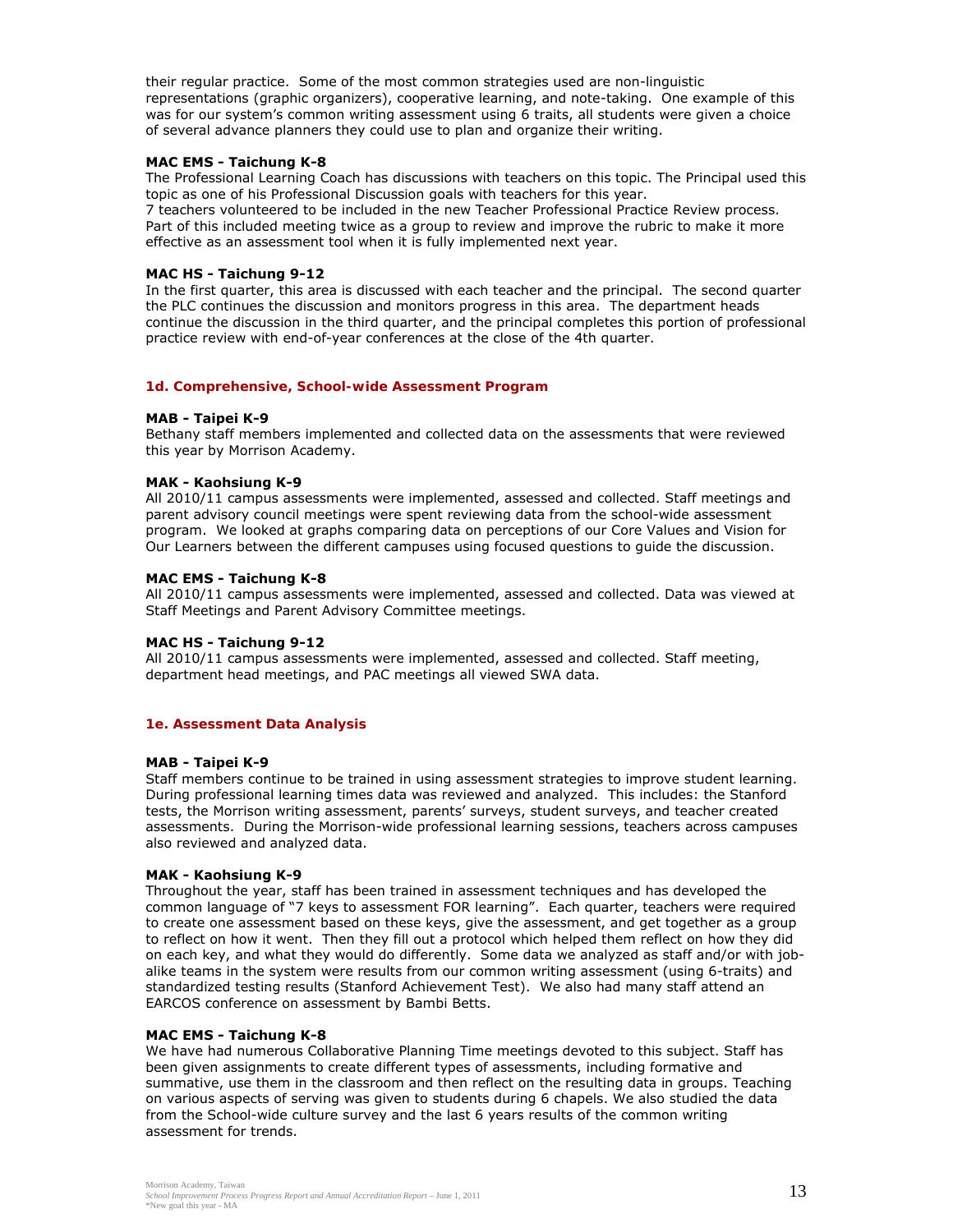# **MAC HS - Taichung 9-12**

Assessment data analysis has been a recurring theme during CPT this school year. Teachers have reflected on their assessments in departments (especially in terms of their purpose). May staff meeting Stanford Achievement test results are analyzed.

# *2. Systematic and Sustainable Service Program*

# **MAB - Taipei K-9**

Bethany students have been involved in a series of Christian service learning opportunities at a local elementary school as well has a local hospital, senior citizen center and a school for visually impaired children. In addition, students actively raised money during our Christmas project for an orphanage and school in Nepal. Our students learned about the needs in Nepal firsthand, from the orphanage founder who spoke and interacted with our students during our fall spiritual-emphasis week.

# **MAK - Kaohsiung K-9**

We have had multiple Christian service trips this year for grades 6-9 including trips to a local elementary school, a special needs school, a nursing home and some local churches. Students' awareness was also raised by participating in various fund-raising activities including partnering with "A Child's Right" to provide clean water filtration systems to Cambodia, and partnering with World Vision to do the 30 hour famine. Students are also required to do some sort of reflection after each activity.

# **MAC EMS - Taichung K-8**

A Christian Service Learning committee was created this year which included the Principal, Middle School Team Leader and Parent Liaison. Service trips were planned to a local elementary school and different organizations for the blind and disabled. We also had two activities where these organizations and a senior citizens club were invited on campus where we were able to interact through performances, tours and gift giving activities.

# **MAC HS - Taichung 9-12**

A service elective class was continued this school year. A service Bible class (i.e. Luke) was added that included a trip to His Hands (pregnancy crisis center) for service. *Note: The School Improvement Plan (SIP) does not include HS in this area.*

#### *3. Mandarin Curriculum Review*

#### **MAB - Taipei K-9**

Bethany is continuing to implement the new Mandarin curriculum structure. Approximately 90% of our students 'fit' into the courses that we are able to offer. Mandarin teachers continue to be involved in professional learning activities with the other instructional staff and one teacher was able to attend the EARCOS conference.

#### **MAK - Kaohsiung K-9**

Chinese teachers have been successfully implementing the new Chinese curriculum. To guarantee the curriculum, they identify which benchmarks they are teaching during that class in their weekly lesson plans. Chinese teachers have also integrated more technology in their classes such as interactive activities on a Smart Board, online resources from the textbook publishing company, reports on Chinese news websites, and participating in reading programs sponsored by the local educational department. All teachers have also participated in various professional learning conferences, such as Chinese Teacher's Academy during summer, 6 traits writing, and EARCOS.

#### **MAC EMS - Taichung K-8**

The three teachers in our Mandarin Chinese department all attended a Chinese Summer Institute (concentrating on assessment) and attended the ICEC conference held by ACSI in Korea. They have been reviewing benchmarks from the new curriculum during their weekly team meetings.

# **MAC HS - Taichung 9-12**

Both high school Mandarin teachers attended Chinese Summer Institute hosted by Morrison Academy. They are currently working on the benchmarks and curriculum for two courses each year.

#### *4. Clear Articulation of Mission & School-wide Initiatives*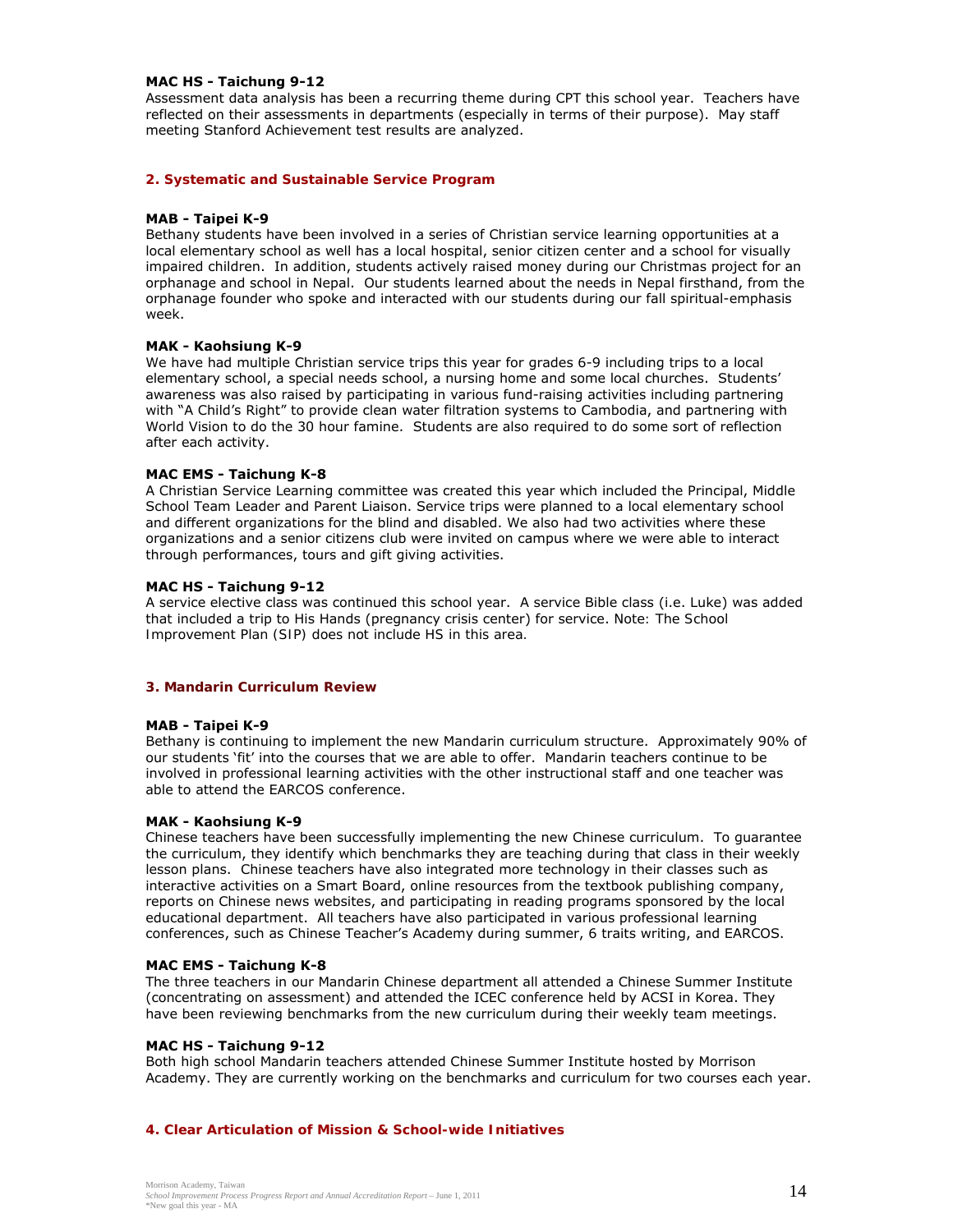# **MAB - Taipei K-9**

Bethany has been more intentional about articulating the schools mission and initiatives to parents and the broader community. At the beginning of the year's "Meet the Teacher" event, a clear presentation was made to all in attendance. In addition, the first PAC meeting reviewed the statements as well. During admissions testing and interviews, we have gone over these statements with prospective parents as well.

# **MAK - Kaohsiung K-9**

At the beginning of the year a gathering was held for parents of each class (class teas). Morrison's core values and vision for our learners was shared at these meetings. All new families coming in are also invited to an orientation where the school's vision and core values are shared with them. A torch (symbol of the school's vision) has been installed in the office, and an explanation of this was given in the weekly newsletter.

# **MAC EMS and HS- Taichung K-12**

A K-12 Parent Tea was held at the beginning of the year where the school's core values and Vision for our Learners were explained. These were also shared during Kindergarten Round-up (meeting with prospective Kindergarten parents) and during interviews with other prospective new parents.

# *5. Enrollment Policy Review*

# **MAB - Taipei K-9**

Bethany has simplified the admissions process in order to give parents quicker notice after testing. By moving the admissions processing from the Guidance department to the main school office, the process and information has become more centralized. Bethany held its annual Open House in March and its Kindergarten and Grade 1 test date in early April. Prospective parents inform us that the primary two ways they find out about our school is through word of mouth or the Internet.

# **MAK - Kaohsiung K-9**

We have identified that the most effective way of marketing the school is through word of mouth. To build relationships with the parent community and foster community, there are two community BBQs during the year which are fun, informal events, as well as a class tea for every grade. The turnout rate for both events was quite high (above 80% for BBQ and above 70% for class teas). We are also continuing the enrollment incentive, (this year six new students received the incentive), as well as exploring the possibility of adding a community/parent liaison position to the school. Through discussions with parents, we have also identified transportation as one of the main reasons families choose other schools, so we are exploring alternate busing options, such as more routes with smaller buses.

# **MAC EMS and HS - Taichung K-12**

Taichung campus is in a unique position of having little or no space (but rather long waiting lists) and in having a healthy MK/BK ratio. All K-8 classes were full for the 2011-12 school year.

# *6. \*Articulate Integrated, Strategic Technology Plan*

#### **MAB - Taipei K-9**

Teachers and staff were consulted in determining which equipment should be considered standard for classrooms. All core classrooms currently have Smart Boards. In addition, our education technology specialist is piloting a cheaper interactive projector. All secondary teachers currently have notebooks in addition to their classroom machines. Students in Grade 6 participate in a basic computer skills course during their exploratory times. Teachers continue to work with the education technology coordinator (ETC) to complete projects and assignments.

#### **MAK - Kaohsiung K-9**

Besides system progress towards exploring outsourced technology support and updating the education technology coordinator job description, we have phased in notebook use for all secondary teachers. This included providing each secondary teacher with a laptop, installing docking systems in each classroom, and adding wireless access throughout the school. Next year we will be providing laptops for elementary teachers. In addition, teachers have been utilizing different types of technology including Smart responder systems, adding a movie making and pod-casting course, using online forms/surveys to collect data, having typing classes for grade 5-6 students, and teaching more media literacy lessons.

# **MAC EMS - Taichung K-8**